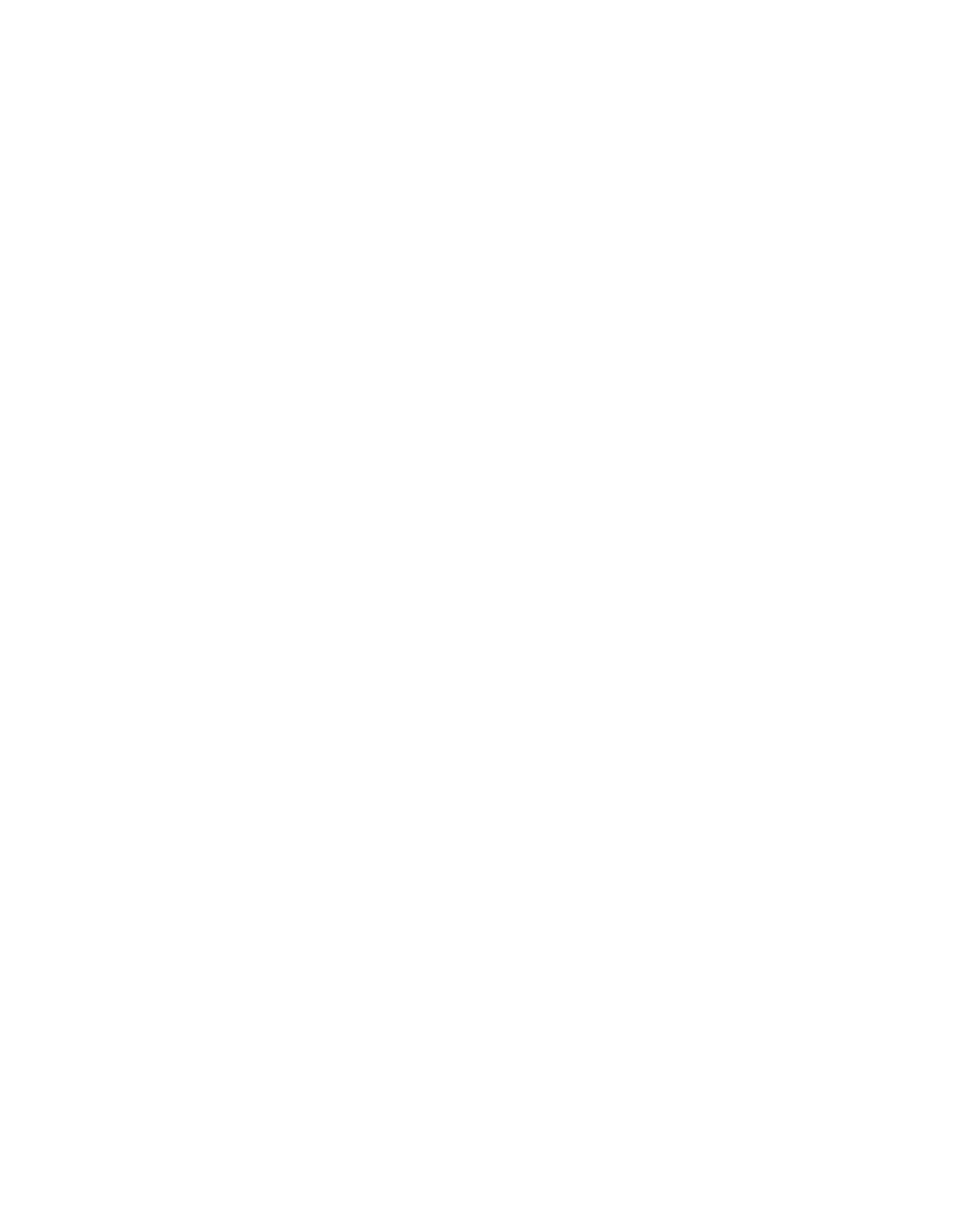## *Calvin on Man's Natural State*

The reader who makes it through this unusual choice for our "meditation" this month will be richly rewarded. As long as "meditation" doesn't imply "light," in your mind, you will see why we made this choice. The reader will recognize Calvin's influence on the Reformed confessions, not only in content and argument (if the sin of Adam was passed on only by imitation, is the righteousness of Christ available in the same way?), but even in wording. As you read this (perhaps) on a Lord's Day afternoon, be reminded of Augustine's ancient battle against Pelagius and the present necessity to be thoroughly Augustinian. Meditate on the believer's confession as Calvin leads you to admit that there is nothing more appealing to sinful nature than flattery. But reflect on the explanation of Scripture as it leads us, in Calvin's estimation, to the exercise of two virtues: dependence on God and humility before others. Then close your eyes … and meditate.

It was not without reason that the ancient proverb so If was not without reason and be ignorant of his own excel-<br>that the ancient proverb so lence and dignity. They wish him<br>strongly recommended to to see nothing in himself but what man the knowledge of himself. For if it is deemed disgraceful to be ignorant of things pertaining to the business of life, much more disgraceful is self-ignorance, in consequence of which we miserably deceive ourselves in matters of the highest moment, and so walk blindfold. But the more useful the precept is, the more careful we must be not to use it preposterously, as we see certain philosophers have done. For they, when exhorting man to know himself, state the motive to be, that he may

*Excerpts from Calvin's* Institutes, *Book II, Chapter 1, Beveridge Translation (Wm. B. Eerdmans Publishing Co., 1957).*

lence and dignity. They wish him to see nothing in himself but what will fill him with vain confidence, and inflate him with pride. But self-knowledge consists in this, *first*, When reflecting on what God gave us at our creation, and still continues graciously to give, we perceive how great the excellence of our nature would have been had its integrity remained, and, at the same time, remember that we have nothing of our own, but depend entirely on God, from whom we hold at pleasure whatever he has seen it meet to bestow; *secondly,* When viewing our miserable condition since Adam's fall, all confidence and boasting are overthrown, we blush for shame, and feel truly humble. For as God at first formed us in his own image, that he might elevate our minds to the pursuit of virtue, and the contemplation of eternal life, so to prevent us from heartlessly burying those noble qualities which distinguish us from the lower animals, it is of importance to know that we were endued with reason and intelligence, in order that we might cultivate a holy and honorable life, and regard a blessed immortality as our destined aim. At the same time, it is impossible to think of our primeval dignity without being immediately reminded of the sad spectacle of our ignominy and corruption, ever since we fell from our original in the person of our first parent. In this way, we feel dissatisfied with ourselves, and become truly humble, while we are inflamed with new desires to seek after God, in whom each may regain those good qualities of which all are found to be utterly destitute.

*The Standard Bearer (ISSN 0362-4692) is a semi-monthly, except monthly during June, July, and August, published by the Reformed Free Publishing Association, Inc., 4949 Ivanrest Ave., Grandville, MI 49418.*

*Postmaster: Send address changes to the Standard Bearer, P.O. Box 603, Grandville, MI 49468-0603. REPRINT POLICY*

*Permission is hereby granted for the reprinting of articles in our magazine by other publications, provided: a) that such reprinted articles are reproduced in full; b) that proper acknowledgment is made; c) that a copy of the periodical in which such reprint appears is sent to our editorial office.*

*EDITORIAL POLICY*

*Every editor is solely responsible for the contents of his own articles. Contributions of general interest from our readers and questions for The Reader Asks department are welcome. Contributions will be limited to approximately 300 words and must be signed.*

*Prof. David J. Engelsma Mr. Ben Wigger 4949 Ivanrest 6597 40th Ave. engelsma@prca.org)*

**BUSINESS OFFICE** *The Standard Bearer 66 Fraser St. Mr. Timothy Pipe Wainuiomata, New Zealand P.O. Box 603*

*EDITORIAL OFFICE CHURCH NEWS EDITOR Grandville, MI 49418 Hudsonville, MI 49426 (e-mail: (e-mail: benjwig@juno.com)*

> *NEW ZEALAND OFFICE The Standard Bearer*

*Grandville, MI UNITED KINGDOM OFFICE 49468-0603 c/o Mr. Sean Courtney PH: (616) 531-1490 78 Millfield, Grove Rd. (616) 538-1778 Ballymena, Co. Antrim FAX: (616) 531-3033 BT43 6PD Northern Ireland (e-mail: doezema@ (e-mail: cprfaudiostore@ prca.org) yahoo.co.uk)* *SUBSCRIPTION PRICE*

*\$17.00 per year in the U.S., US\$20.00 elsewhere.*

*ADVERTISING POLICY*

*The Standard Bearer does not accept commercial advertising of any kind. Announcements of church and school events, anniversaries, obituaries, and sympathy resolutions will be placed for a \$10.00 fee. These should be sent to the Business Office and should be accompanied by the \$10.00 fee. Deadline for announcements is at least one month prior to publication date.*

*16mm microfilm, 35mm microfilm and 105mm microfiche, and article copies are available through University Microfilms International.*

*Website for RFPA: www.rfpa.org Website for PRC: www.prca.org*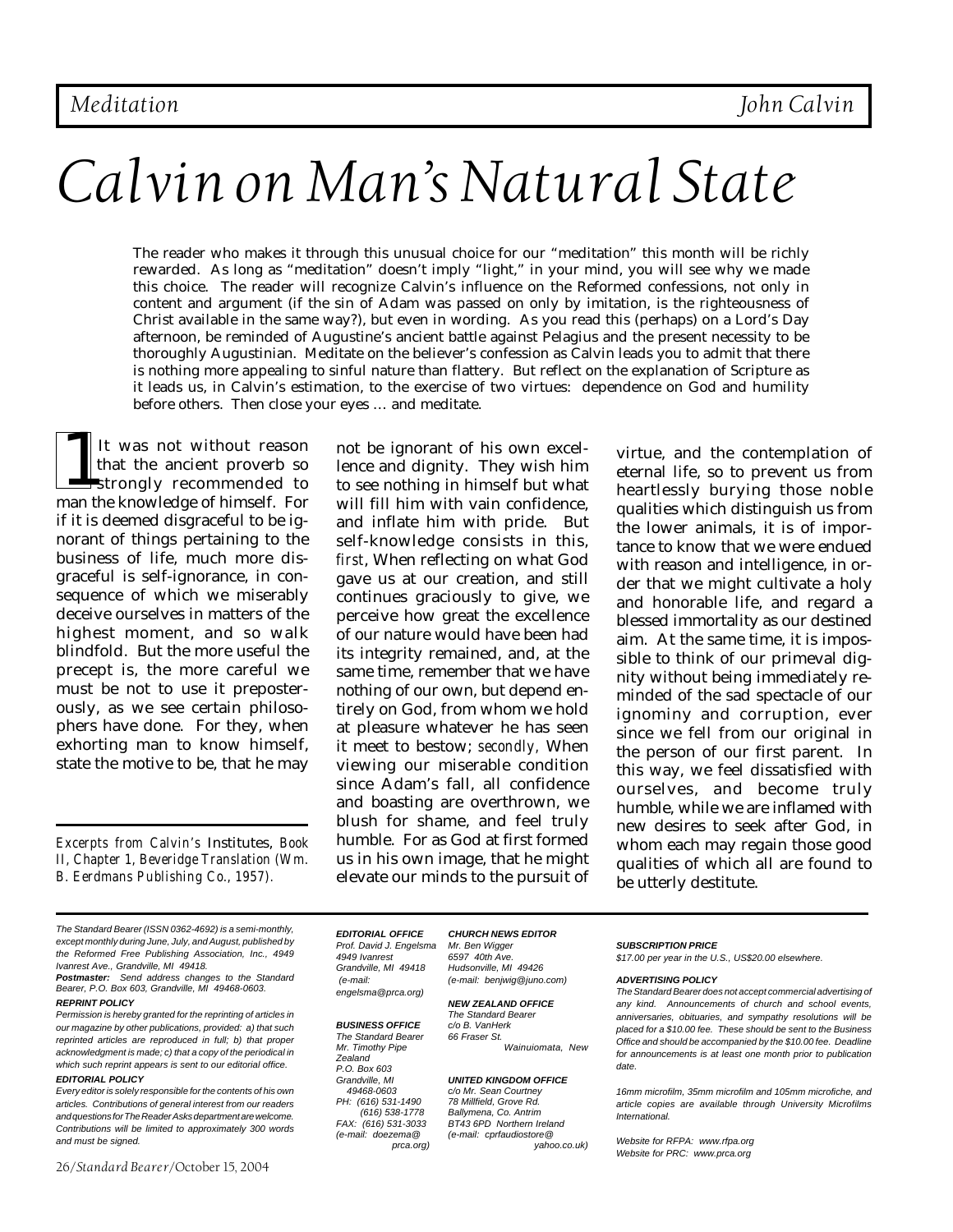2. In examining ourselves, the search which divine truth enjoins, and the knowledge which it demands, are such as may indispose us to everything like confidence in our own powers, leave us devoid of all means of boasting, and so incline us to submission. This is the course which we must follow, if we would attain to the true goal, both in speculation and practice. I am not unaware how much more plausible the view is, which invites us rather to ponder on our good qualities, than to contemplate what must overwhelm us with shame — our miserable destitution and ignominy. There is nothing more acceptable to the human mind than flattery, and, accordingly, when told that its endowments are of a high order, it is apt to be excessively credulous. Hence it is not strange that the greater part of mankind have erred so egregiously in this matter. Owing to the innate self-love by which all are blinded, we most willingly persuade ourselves that we do not possess a single quality which is deserving of hatred; and hence, in-

dependent of any countenance from without, general credit is given to the very foolish idea, that man is perfectly sufficient of himself for all the purposes of a good and happy life. If

any are disposed to think more modestly, and concede somewhat to God, that they may not seem to arrogate every thing as their own, still, in making the division, they apportion matters so, that the chief ground of confidence and boasting always remains with themselves. Then, if a discourse is pronounced which flatters the pride spontaneously springing up in man's inmost heart, nothing seems more delightful. Accordingly, in every age, he who is most forward in extolling the excellence of human nature, is

received with the loudest applause. But be this heralding of human excellence what it may, by teaching man to rest in himself, it does nothing more than fascinate by its sweetness, and, at the same time, so delude as to drown in perdition all who assent to it. For what avails it to proceed in vain confidence, to deliberate, resolve, plan, and attempt what we deem pertinent to the purpose, and, at the very outset, prove deficient and destitute both of sound intelligence and true virtue, though we still confidently persist till we rush headlong on destruction? But this is the best that can happen to those who put confidence in their own powers. Whosoever, therefore, gives heed to those teachers, who merely employ us in contemplating our good qualities, so far from making progress in self knowledge, will be plunged into the most pernicious ignorance.

5. As Adam's spiritual life would have consisted in remaining united and bound to his Maker, so es-

*Owing to the innate self-love by which all are blinded, we most willingly persuade ourselves that we do not possess*

*a single quality which is deserving*

*of hatred...*

✦✦✦ ✦✦✦ ✦✦✦

trangement from him was the death of his soul. Nor is it strange that he who perverted the whole order of nature in heaven and earth deteriorated his race by his revolt. "The whole creation groaneth,"

saith St. Paul, "being made subject to vanity, not willingly," (Romans 8:20, 22). If the reason is asked, there cannot be a doubt that creation bears part of the punishment deserved by man, for whose use all other creatures were made. Therefore, since through man's fault a curse has extended above and below, over all the regions of the world, there is nothing unreasonable in its extending to all his offspring. After the heavenly image in man was effaced, he not only was himself punished by a with-

drawal of the ornaments in which he had been arrayed, viz., wisdom, virtue, justice, truth, and holiness, and by the substitution in their place of those dire pests, blindness, impotence, vanity, impurity, and unrighteousness, but he involved his posterity also, and plunged them in the same wretchedness. This is the hereditary corruption to which early Christian writers gave the name of Original Sin, meaning by the term the depravation of a nature formerly good and pure. …The orthodoxy, therefore, and more especially Augustine, labored to show, that we are not corrupted by acquired wickedness, but bring an innate corruption from the very womb. It was the greatest impudence to deny this. But no man will wonder at the presumption of the Pelagians and Celestians, who has learned from the writings of that holy man how extreme the effrontery of these heretics was. Surely there is no ambiguity in David's confession, "I was shapen in iniquity; and in sin did my mother conceive me," (Psalm 51:5). His object in the passage is not to throw blame on his parents; but the better to commend the goodness of God towards him, he properly reiterates the confession of impurity from his very birth. As it is clear, that there was no peculiarity in David's case, it follows that it is only an instance of the common lot of the whole human race. All of us, therefore, descending from an impure seed, come into the world tainted with the contagion of sin. Nay, before we behold the light of the sun we are in God's sight defiled and polluted. "Who can bring a clean thing out of an unclean? Not one," says the Book of Job, (Job 14:4).

6. We thus see that the impurity of parents is transmitted to their children, so that all, without exception, are originally depraved. The commencement of this depravity will not be found until we ascend to the first parent of all as the fountain head. We must, therefore,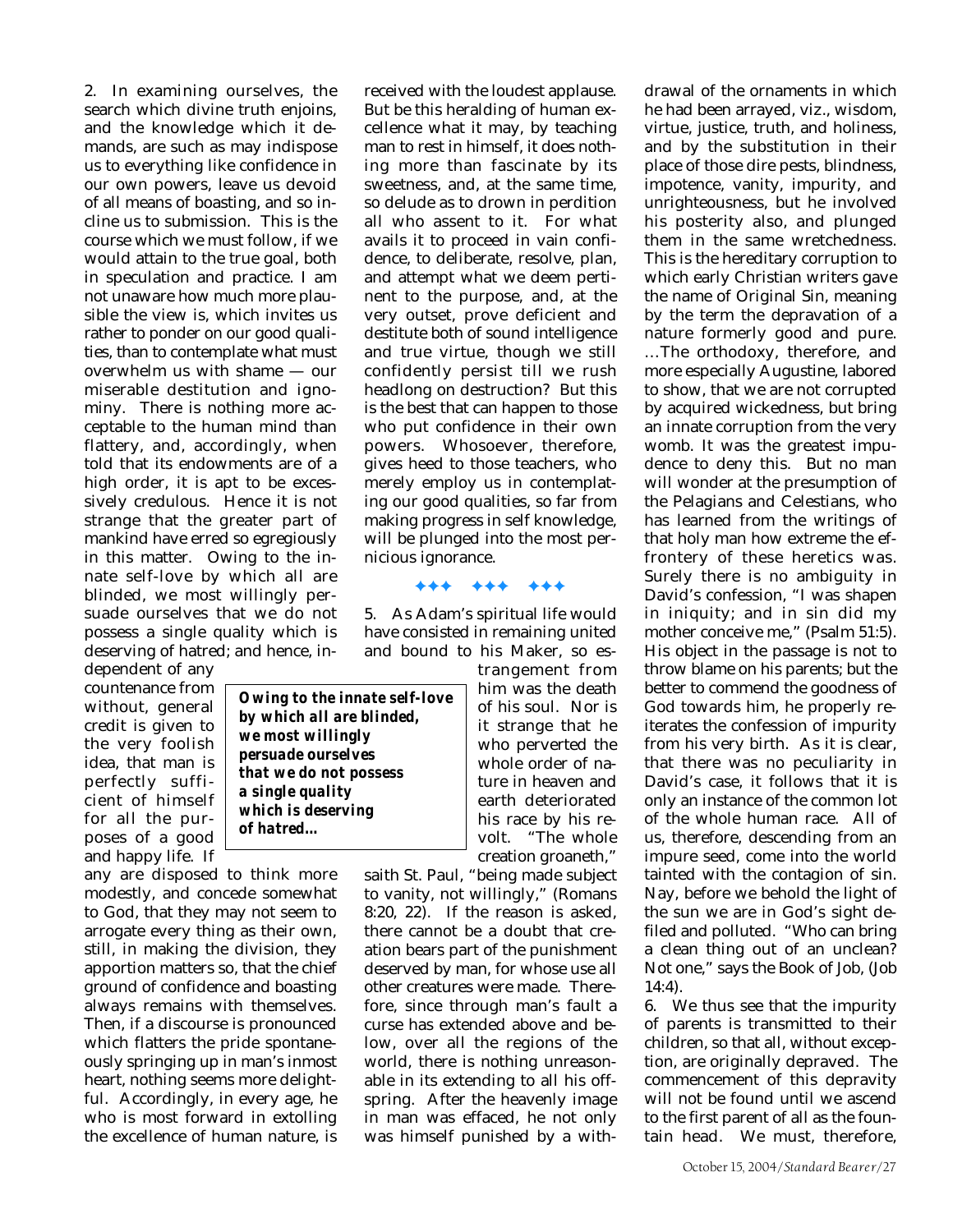hold it for certain, that, in regard to human nature, Adam was not merely a progenitor, but, as it were, a root, and that, accordingly, by his corruption, the whole human race was deservedly vitiated. This is plain from the contrast which the Apostle draws between Adam and Christ, "Wherefore, as by one man sin entered into the world, and death by sin; and so death passed upon all men, for that all have sinned; even so might grace reign through righteousness unto eternal life by Jesus Christ our Lord," (Romans 5:19-21). To what quibble will the Pelagians here recur? That the sin of Adam was propagated by imitation! Is the righteousness of Christ then available to us only in so far as it is an example held forth for our imitation? Can any man tolerate such blasphemy? But if, out of all controversy, the righteousness of Christ, and thereby life, is ours by communication, it follows that both of these were lost in Adam that they might be recovered in Christ, whereas sin and death were brought in by Adam, that they might be abolished in Christ. There is no obscurity in the words, "As by one man's disobedience many were made sinners, so by the obedience of one shall many be made righteous." Accordingly, the relation subsisting between the two is this, As Adam, by his ruin, involved and ruined us, so Christ, by his grace, restored us to salvation. In this clear light of truth I cannot see any need of a longer or more laborious proof….

7. To the understanding of this subject, there is no necessity for an anxious discussion, (which in no small degree perplexed the ancient doctors,) as to whether the soul of the child comes by transmission from the soul of the parent. It should be enough for us to know that Adam was made the depository of the endowments which God was pleased to bestow on human nature, and that, therefore, when he lost what he had received, he lost not only for himself but for us

all…. Thus, from a corrupt root corrupt branches proceeding, transmit their corruption to the saplings which spring from them. The children being vitiated in their parent, conveyed the taint to the grandchildren; in other words, corruption commencing in Adam, is, by perpetual descent, conveyed from those preceding to those coming after them. The cause of the contagion is neither in the substance of the flesh nor the soul, but God was pleased to ordain that those gifts which he had bestowed on the first man, that man should lose as well for his descendants as for himself. The Pelagian cavil, as to the improbability of children deriving corruption from pious parents, whereas, they ought rather to be sanctified by their purity, is easily refuted. Children come not by spiritual regeneration but carnal descent. Accordingly, as Augustine says, "Both the condemned unbeliever and the acquitted believer beget offspring not acquitted but condemned, because the nature which begets is corrupt." Moreover, though godly parents do in some measure contribute to the holiness of their offspring, this is by the blessing of God; a blessing, however, which does not prevent the primary and universal curse of

the whole race from previously taking effect. Guilt is from nature, whereas sanctification is from supernatural grace.

8. …Original sin, then, may be defined a hereditary corruption and depravity of our nature, extending to all the parts of

the soul, which first makes us obnoxious to the wrath of God, and then produces in us works which in Scripture are termed works of the flesh. …The two things, therefore, are to be distinctly observed, viz., that being thus perverted and corrupted in all the parts of our nature, we are, merely on account of such corruption, deservedly condemned by God, to whom nothing

is acceptable but righteousness, innocence, and purity. This is not liability for another's fault. For when it is said, that the sin of Adam has made us obnoxious to the justice of God, the meaning is not, that we, who are in ourselves innocent and blameless, are bearing his guilt, but that since by his transgression we are all placed under the curse, he is said to have brought us under obligation. Through him, however, not only has punishment been derived, but pollution instilled, for which punishment is justly due.… And the Apostle most distinctly testifies, that "death passed upon all men, for that all have sinned," (Romans 5:12); that is, are involved in original sin, and polluted by its stain. Hence, even infants bringing their condemnation with them from their mother's womb, suffer not for another's, but for their own defect. For although they have not yet produced the fruits of their own unrighteousness, they have the seed implanted in them. Nay, their whole nature is, as it were, a seedbed of sin, and therefore cannot but be odious and abominable to God.… Next comes the other point, viz., that this perversity in us never ceases, but constantly produces new fruits, in other words, those

*Guilt is from nature, whereas sanctification is from supernatural grace.*

works of the flesh which we formerly described; just as a lighted furnace sends forth sparks and flames, or a fountain without ceasing pours out water.… For our nature is not only utterly devoid of goodness, but so prolific in all kinds of evil, that it can

never be idle. Those who term it concupiscence use a word not very inappropriate, provided it were added…that everything which is in man, from the intellect to the will, from the soul even to the flesh, is defiled and pervaded with this concupiscence; or, to express it more briefly, that the whole man is in himself nothing else than concupiscence. ❑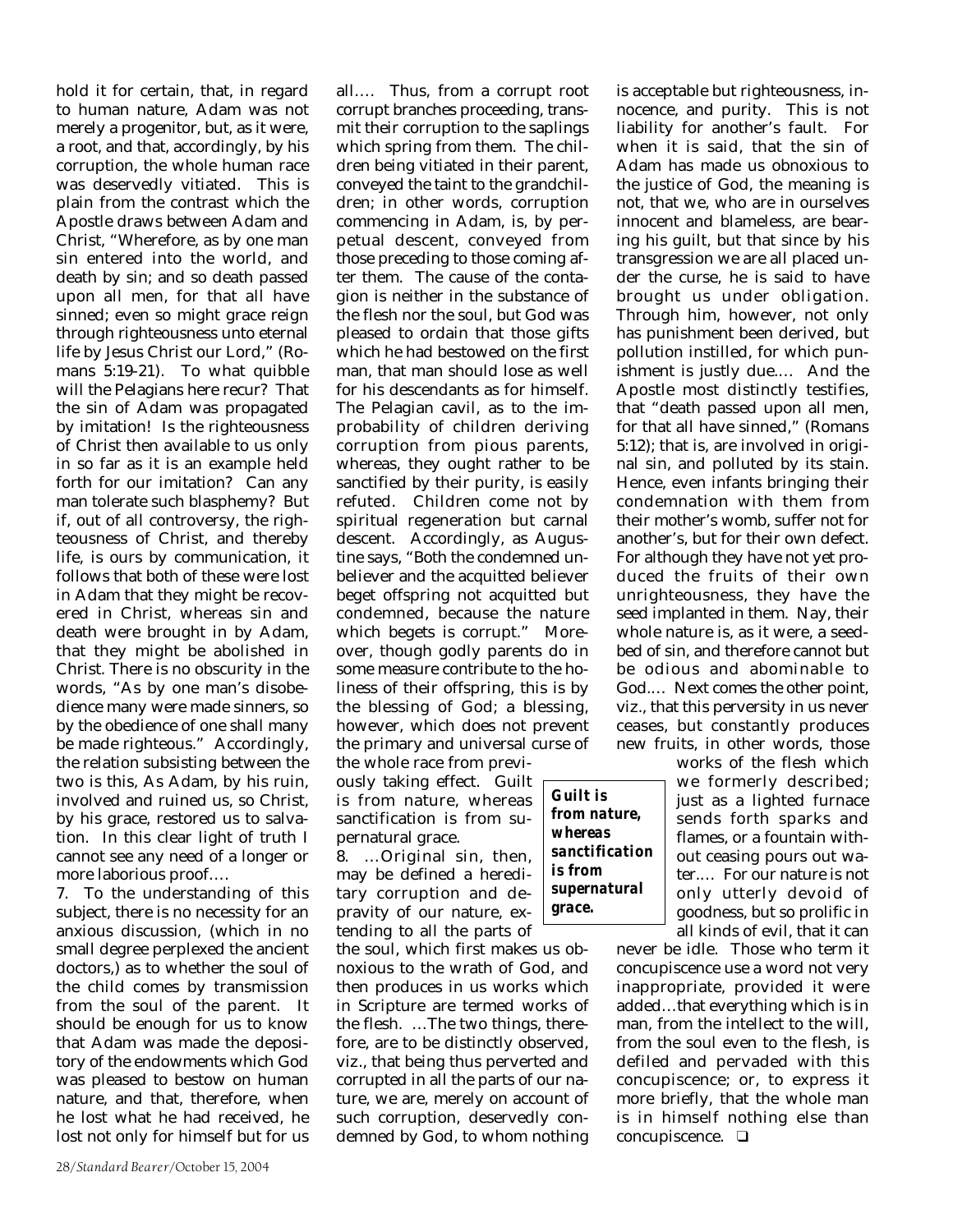## *Calvin's View of Creation: Spectacle of God's Glory*

"For our salvation was a matter of concern to God in such a way that, not forgetful of himself, he kept his glory primarily in view, and therefore created the whole world for this end, that it may be a theater of his glory" — *Consensus Genevensis,* as quoted in *The Theater of His Glory: Nature and Natural Order in the Thought of John Calvin*, Susan E. Schreiner, Labyrinth Press, 1991 (cf. *Institutes of the Christian Religion*, J.T. McNeill, Ed.; F.L. Battles, Transl., Westminster, 1960, 2 vols., I. v. 8, where Calvin also uses this term).

t is that theme of God's glory that dominates Calvin's thought concerning God's work of creation. Calvin's doctrine of creation is cast in beautifully positive terms and is therefore wonderful to explore. Though Calvin had to be polemical at times in his treatment of this doctrine (as Reformed theologians and believers still do!), the truth of creation was for the most part free of controversy in his time. Though the Protestants of the great Reformation did have controversies with Rome over the creation of man, specifically over the image of God in man, there was no conflict over the creation of the world in general. And so Calvin presented creation as a glorious work of God, revealing His power in making a well-ordered and perfectly good universe that pro-I

claimed the glory and goodness of its Maker.

...Wherever you cast your eyes, there is no spot in the universe wherein you cannot discern at least some sparks of his glory. You cannot in one glance survey this most vast and beautiful system of the universe, in its wide expanse, without being completely overwhelmed by the boundless force of its brightness. ...This skillful ordering of the universe is for us a sort of mirror in which we can contemplate God, who is otherwise invisible (*Inst.*, I. v. 1).

Following the classic doctrine of the Christian church, Calvin taught that this world was not the product of blind chance or of any other power outside of God, but was the work of the triune God alone. In this he simply upheld the historic confession of the church, "I believe in God the Father Almighty, Maker of heaven and earth." It was Calvin's faith, as it is and must be ours, that God the eternal Father, through the Son as His eternal Word, and by the Holy Spirit as His powerful Breath, created all things visible and invisible.

Even though Calvin did not face the error of evolutionism in his day, he did confront other similar unbelieving notions about the origin of the universe. For example, he refuted the pagan Greek idea that matter is eternal — an idea that is at least still implied, if not taught, in modern evolutionism. In his commentary on Genesis he remarks on chapter 1:1,

He moreover teaches by the word 'created,' that what before did not exist was now made; for he has not used the term *yatsar*, which signifies to frame or form, but *bara*, which signifies to create. Therefore his meaning is, that the world was made out of nothing. Hence the folly of those is refuted who imagine that unformed matter existed from eternity.... Let this, then, be maintained in the first place, that the world is not eternal, but was created by God (*Commentary Upon the Book of Genesis*, Transl. by Rev. J. King, Baker, 1979, p. 70).

This key point, that God created the world "out of nothing" *(ex nihilo),* silences the vain shouts of all those who defend evolutionary theories about how the universe came into being. Calvin would not be on the side of such "scientists."

Further, at one point in the *Institutes* Calvin refers to those who "babble" about the universe being given life by some "secret inspiration." He quotes the philosopher Vergil, who promoted this idea in some famous lines. But Calvin responds, "As if the universe, which was founded as a spectacle of God's glory, were its own creator!" *(Inst.* I. v. 5). And at another point, in speaking of the glory of God evidenced in the human body, Calvin writes of those who nonetheless deny this divine handiwork, with words that ring strikingly true of today's evolutionists:

How detestable, I ask you, is this madness: that man, finding God in his body and soul a hundred times,

*Rev. Terpstra is pastor of First Protestant Reformed Church in Holland, Michigan.*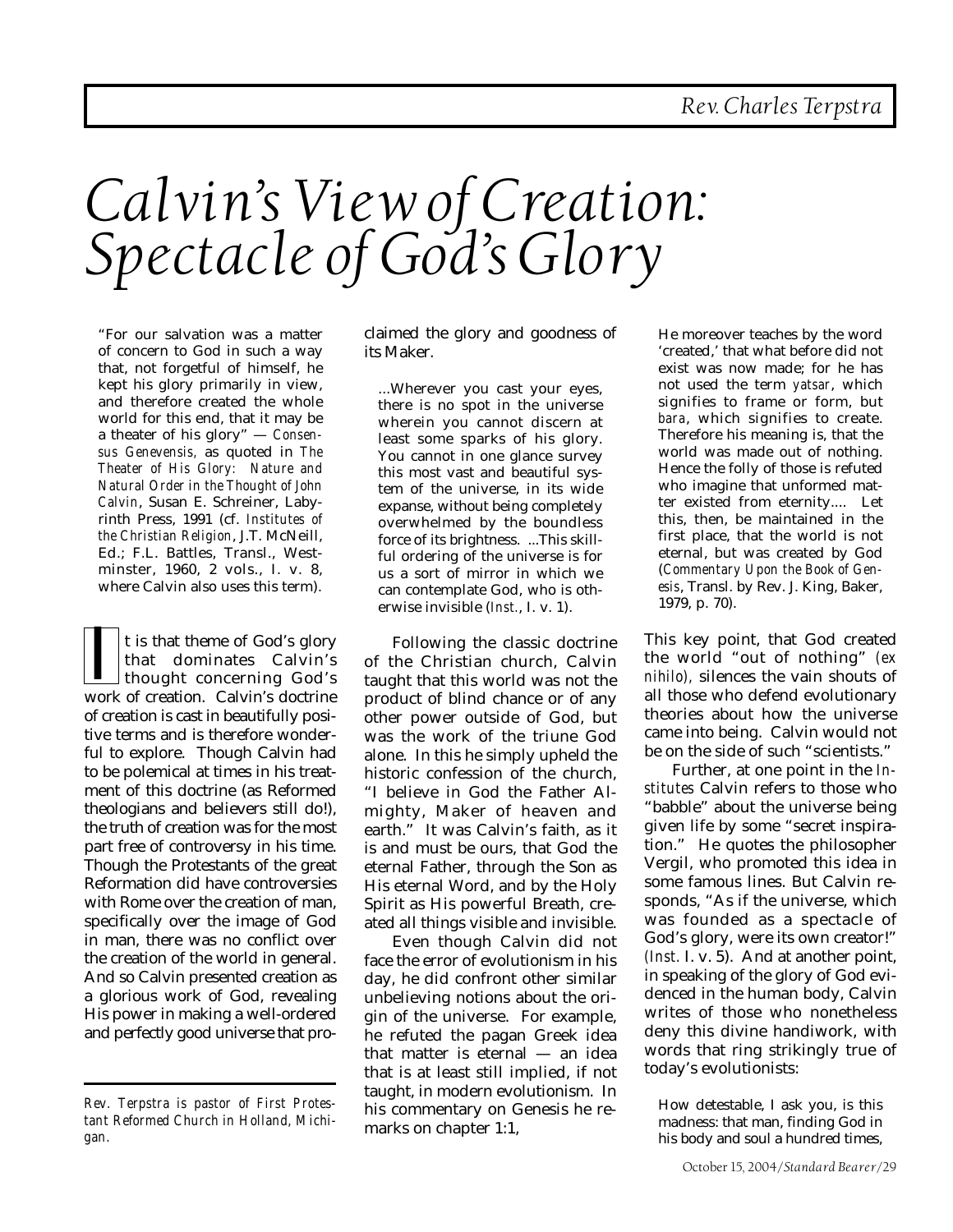on this very pretense of excellence denies that there is a God? ...They set God aside, the while using 'nature,' which for them is the artificer of all things, as a cloak. ...Here also they substitute nature for God (*Inst.* I. v. 4).

It should be clear from this that for Calvin there was no room for any evolutionary theory concerning the origin of the universe.

In this connection, a matter of great importance to every Reformed Christian should be what Calvin taught with regard to the days of Genesis 1. Did he view Genesis 1 as real history, with God's work carried out in a chronological order, such that the six days of creation were ordinary, successive days of 24 hours? Or did he take this opening chapter of God's Word to be poetry or some other type of literary framework to describe the creative work of God? Did he, in other words, allow for today's framework and day-age theories, which would give room for some type of evolutionary development of the universe, even if it be controlled by God (theistic evolution)? And therefore, did Calvin believe that the universe was young or old?

In answering this, it is important to remember again that this was not as such a controversial question in Calvin's time. At least not on this specific question of how the days of Genesis 1 were to be interpreted. It was assumed that they were to be taken literally, i.e., as ordinary days of 24 hours. But Calvin did face this question in connection with another conflicting viewpoint. Augustine and other church fathers before him had taught that God's work of creation was done "in a moment," and that therefore it did not take God six days to create the world. In writing about this miraculous work of God, Moses, they argued, spread the work over six days for our instruction, but not because it actually took God that long to make the world.

Calvin took issue with this when he first came across the word "day" in Genesis 1:5:

Here the error of those is manifestly refuted, who maintain that the world was made in a moment. For it is too violent a cavil to contend that Moses distributes the work which God perfected at once into six days, for the mere purpose of conveying instruction. Let us rather conclude that God himself took the space of six days, for the purpose of accommodating his works to the capacity of men. ...God applied the most suitable remedy (for our dullness, CJT) when he distributed the creation of the world into successive portions... (*Genesis*, p. 78).

As W. Robert Godfrey writes in his recent study on Genesis 1, in which he includes an appendix on "Calvin on Creation,"

He cannot be accused of accommodating to modern science.... Calvin does conclude in his study that Genesis 1 is simple chronology and does see the days of creation as ordinary days (*God's Pattern for Creation: A Covenantal Reading of Genesis 1*, P&R Publishing, 2003).

This is an honest but striking admission in view of the fact that Godfrey himself does not take Genesis 1:5 to refer to a day of 24 hours and leaves this question open to various interpretations (cf. pp. 28, 30), a fatal concession to those who want to defend a framework theory and an old earth in conservative Reformed churches in our day. Calvin firmly believed an early earth, based on his proper understanding of the days of Genesis 1.

But Calvin also believed that this present created order was not an end in itself. Its purpose was not just the glory of God in this material world with all its beauty; it also served the greater and higher purpose of the glory of God in the redemption of His people in Jesus Christ. It was in this created heaven and earth that sin and grace would

be revealed. Calvin throughout his treatment of the doctrine of creation views this present world as the stage for the revelation of God's program of salvation for His elect church. Always he relates the creation to God's plan in Christ in the face of man's fall into sin. That is true of his comments in the early part of Genesis, even before the account of the Fall. But it is also true of those special places in Scripture where God's salvation plan is tied to Christ and creation (cf. his comments on Rom. 8:19ff.; Eph. 1:10ff., and Col. 1:15ff.). That means Calvin also believed the redemption of all creation in Christ. Not of all men, for reprobate men and angels are excluded from this gracious plan of salvation. But all the elect and all the elect angels, as well as the entire created world, will be gathered together in one in Christ. This is God's plan and purpose with His creation. In this, too, He shows Himself to be a faithful Creator. And all of this serves the glory of God. That is the ultimate purpose of all things.

Because of this saving purpose of God in Christ, Calvin also taught that fallen man cannot attain to a true and saving knowledge of God apart from God's gracious revelation of Himself in Christ through the gospel as set forth in Scripture. He makes this abundantly plain in the opening section of the *Institutes*. While Calvin teaches that all men have a natural, innate knowledge of God given them by God through the things He has made (Rom. 1:19- 21), this knowledge is not saving, nor does it lead men to reach higher for the knowledge of God as Savior. He writes: "In this ruin of mankind no one now experiences God either as Father or as Author of salvation, or favorable in any way (no common grace here! CJT), until Christ the Mediator comes forward to reconcile him to us" (I. ii. 1).

In fact, Calvin shows that this natural knowledge that man has he totally corrupts, due to the pres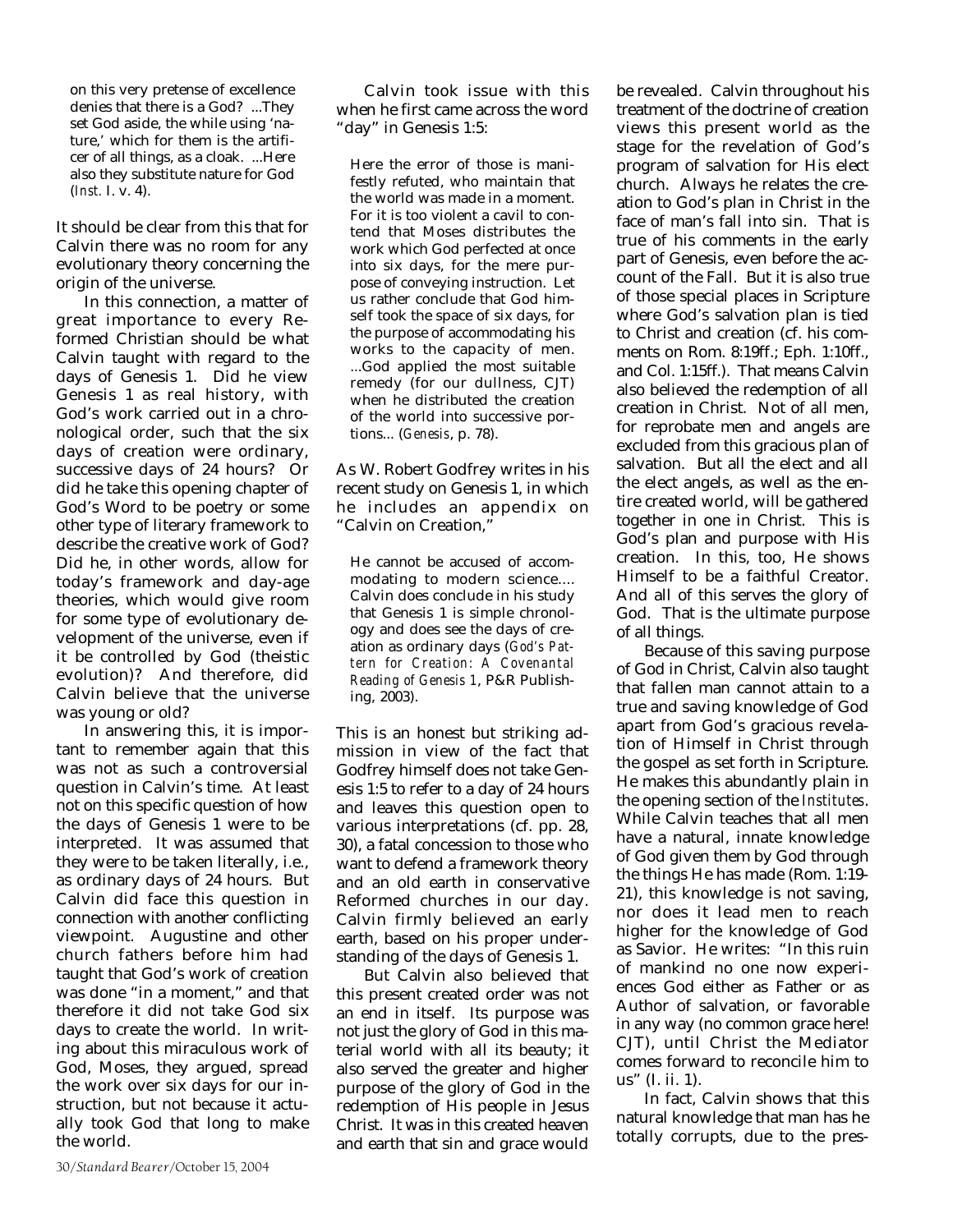ence of sin in him, just as Romans 1:21ff. teaches.

But although the Lord represents both himself and his everlasting Kingdom in the mirror of his works with very great clarity, such is our stupidity that we grow increasingly dull toward so manifest testimonies, and they flow without profiting us. ...Sometimes we are driven by the leading and direction of these things to contemplate God.... Yet after we rashly grasp a conception of some sort of divinity, straightway we fall back into the ravings or evil imaginings of our flesh, and corrupt by our vanity the pure truth of God. ...We forsake the one true God for prodigious trifles (I. v. 11).

This is what makes the revelation of God in Christ through the Holy Scriptures necessary, which Calvin goes on to treat in the *Institutes*.

...It is needful that another and better help be added to direct us aright to the very Creator of the universe. It was not in vain, then, that he added the light of his

Word by which to become known unto salvation; and he regarded as worthy of this privilege those whom he pleased to gather more closely and intimately to himself (I. vi. 1).

This is the amazing grace and abundant mercy of God to us His people in Jesus Christ. For this gracious revelation of God we ought to thank and worship the Lord. For this wonderful mercy of God we will praise and serve Him everlastingly in the new heavens and earth. ❑

*Rev. Kenneth Koole*

## *Reclaiming the Truth of the Image of God*

any were the areas in which the Reformers M any were the areas in<br>
cleared away the stifling<br>
we describe the stifling undergrowth of Romish, scholastic error and opened up and clarified the church's understanding of biblical truths. One of these vital areas was the truth of the image of God in man.

What Berkof says in his Reformed Dogmatics is certainly true: "The doctrine of the image of God is of greatest importance in theology, for that image is the expression of that which is most distinctive in man and in his relation to God" (Vol. I, p. 191, Eerdmans, 1932 ed.). If one goes astray here, his view of man, in particular man's condition in his fallen state (what of this 'image' man lost, if anything) and how man stands related to God, is going to be affected. One's view of what remains of the image of God in man's fallen

condition will also have a bearing on one's view of saving grace, that is, the extent to which Christ Himself is needed for its restoration.

The importance of a correct understanding of this doctrine is clear from the fact that it is something the Spirit led Moses to underscore in the very first chapter of God's book to us (Gen. 1:26, 27). "And God said, Let us make man in our image, after our likeness: …So God created man in his own image, in the image of God created he him: male and female created he them." By these words the Spirit was certainly distinguishing man from the animals, man made in such a way as to bear (be endowed with) something that no mere animal possibly could. And it was this 'something,' this image and likeness, that enabled man to stand and function as God's friend.

What properly constitutes this image of God has been the subject of all kinds of discussion and disagreement. Adding to the volume of discussion is Genesis 1's use of the term "likeness," following its declaring that "in the image of God made he man." It has been common to distinguish between the two. Some have been of the opinion that "image" refers to the intellectual abilities given to man, and "likeness" to the spiritual virtues in man; others that "image" refers to man's body, and "likeness" to man's soul. Still others maintain that the image of God refers to everything that makes man unique as a creature, and "likeness" refers to man's dominion over creation. These are but a few of the variations that exist.

More serious was the distinction that developed in Romish theology prior to the Reformation (ultimately in order to justify serious [Pelagian] error). Rome's theologians talked about a "natural" image of God in terms of that which was given at man's creation (having to do with a soul that was spiritual, a will that was free, and a body that was immortal), which gave to man a "natural righteousness"; and then they went on to talk about "the likeness of God" in

*Rev. Koole is pastor of Grandville Protestant Reformed Church in Grandville, Michigan.*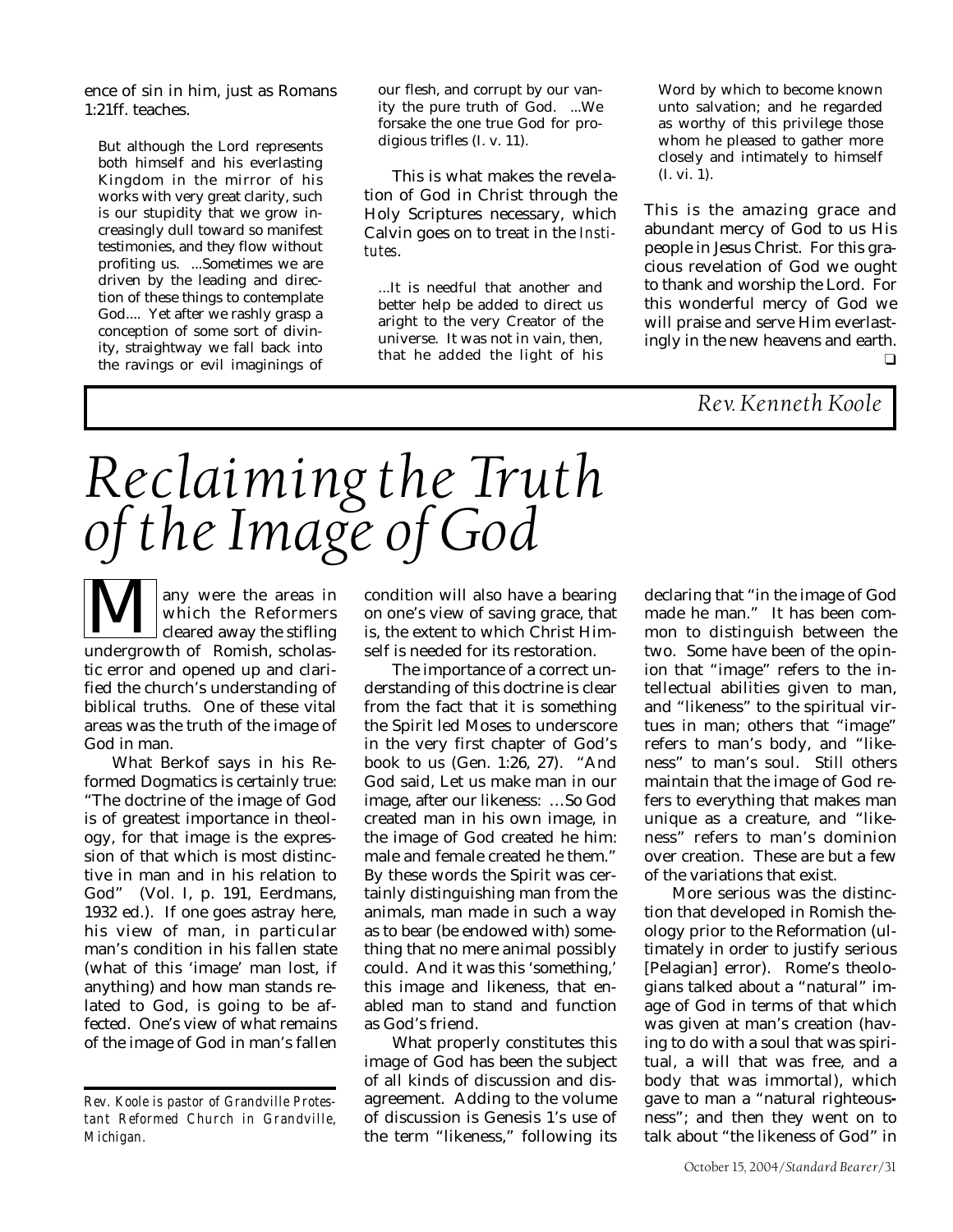terms of a supernatural endowment (of grace) being added (called the *donum superadditum).* It is this supernatural endowment that provided what became known as man's "original righteousness"; and it is this gracious supernatural endowment of God's image that alone enables man (even Adam himself in the state of perfection) to resist "concupiscence," that is, the natural tendency of the appetites of the human body (be it a sinless body) to yearn for and feed on sin.

This forced and "unnatural" distinction applied to the "image of God" in man has serious implications when it comes to how one views the consequences of Adam's fall and of original sin on the human race. Berkof's description of Rome's view makes this plain.

Man, then, as he was originally constituted (i.e., in paradise — kk) was by nature without positive holiness, but also without sin, though burdened with a tendency which might easily result in sin. But now God added to the natural constitution of man the supernatural gift of original righteousness, by which he was enabled to keep the lower propensities and desires in due subjection and order. When man fell, he lost this original righteousness (i.e., what was given by the "likeness" of God's image — kk), but the original constitution of human nature remained intact. *The natural man is now exactly where Adam was before he was endowed with original righteousness, though with a somewhat stronger bias towards evil.* (emphasis mine - kk) (*op. cit.*, pp. 196-7).

Note the words in italics. The upshot of Rome's faulty distinction is a denial of the truth of fallen man's depravity (its vitiating, ruinous effect upon the whole man) and his spiritual death. It is a denial of the truth and reality of original sin. Man's fall amounts to little more than a relapse back to the state of pure nature. Dr. R. L. Reymond points this out in clear fashion.

Accordingly, in Roman Catholic theology, in and by the fall man lost the "likeness" while still retaining as man the image of God. Thus fallen man is essentially *deprived* of the "superadditional gifts" of holiness and righteousness but not morally depraved throughout the whole man. Indeed, he is not even in a state of sin but only in the state of a *tendency* to sin *(Systematic Theology,* p. 426).

It was against this grievous, and essentially Pelagian error that the Reformers reacted in their formulation of what constituted the image of God in man.

While it is true that the Reformers were not in perfect agreement about what constituted the full scope of the image of God, Luther in particular giving it a narrower scope, about one thing there was no disagreement, Rome's view was to be vigorously rejected, and in this there was basic agreement, a rejection of any real distinction between the two terms, image and likeness.

Calvin, as one might suppose, is representative.

The "image" and "likeness" has given rise to no small discussion: interpreters searching without cause for a difference between the two terms, since "likeness" is merely added by way of exposition. First, we know that repetitions are common in Hebrew, which often gives two words for one thing: and, secondly, there is no ambiguity in the thing itself, man being called the image of God because of his likeness to God. Hence there is an obvious absurdity in those who indulge in philosophical speculation as to these names, placing *Zelem*, that is, the image, in the substance of the soul, and the *Demuth,* that is, the likeness, in its qualities, and so forth. God having determined to create man in his own image, to remove the obscurity which was in this term adds, by way of explanation, in his likeness, as if he had said, that he would make man, in whom he would, as it were, image himself by means of the marks of resemblance impressed upon him. Accordingly, Moses, shortly after repeating the account, puts down the image of God twice, and makes no mention of the likeness *(Inst*. I. xv. 3, Beveridge ed.).

The point is, Calvin wanted it to be clear that once man rebelled against God and fell, it was not just some "likeness" to God that was affected, the loss of a special original righteousness, leaving the original image with all its powers (for instance, man's free will) unaffected and intact, but the image in its entirety was affected, vitiated, and left in ruin. Fallen man is not now simply lacking a certain kind of righteousness, but is by very nature filled with unrighteousness, opposed to God.

Luther, taking his lead from the New Testament Scriptures that speak of the image as restored by Christ and the renewing Spirit (Eph. 4:24 and Col. 3:10), restricted the image to spiritual virtues originally bestowed on man, namely, true knowledge, righteousness, and holiness. The other gifts of mind and soul that make man superior to the brute beasts are what enable man to bear and exhibit these virtues, but are not part of the image itself.

The implication of this view is that by man's fall God's image and man's likeness to God was brought into complete ruin and lost. Thus the author of *The Bondage of the Will* shut the door on any natural good or spiritual abilities remaining in unredeemed, unregenerate man.

Calvin was willing to maintain a broader definition of what belonged to the image of God, namely, everything that set man apart and lifted him above the animals. The image then includes what belongs to man's intellectual gifts and rationality, as well as his spiritual virtues of righteousness, holiness, and the knowledge of God. In the context of insisting the image of God primarily finds its seat in the soul of man, man's spiri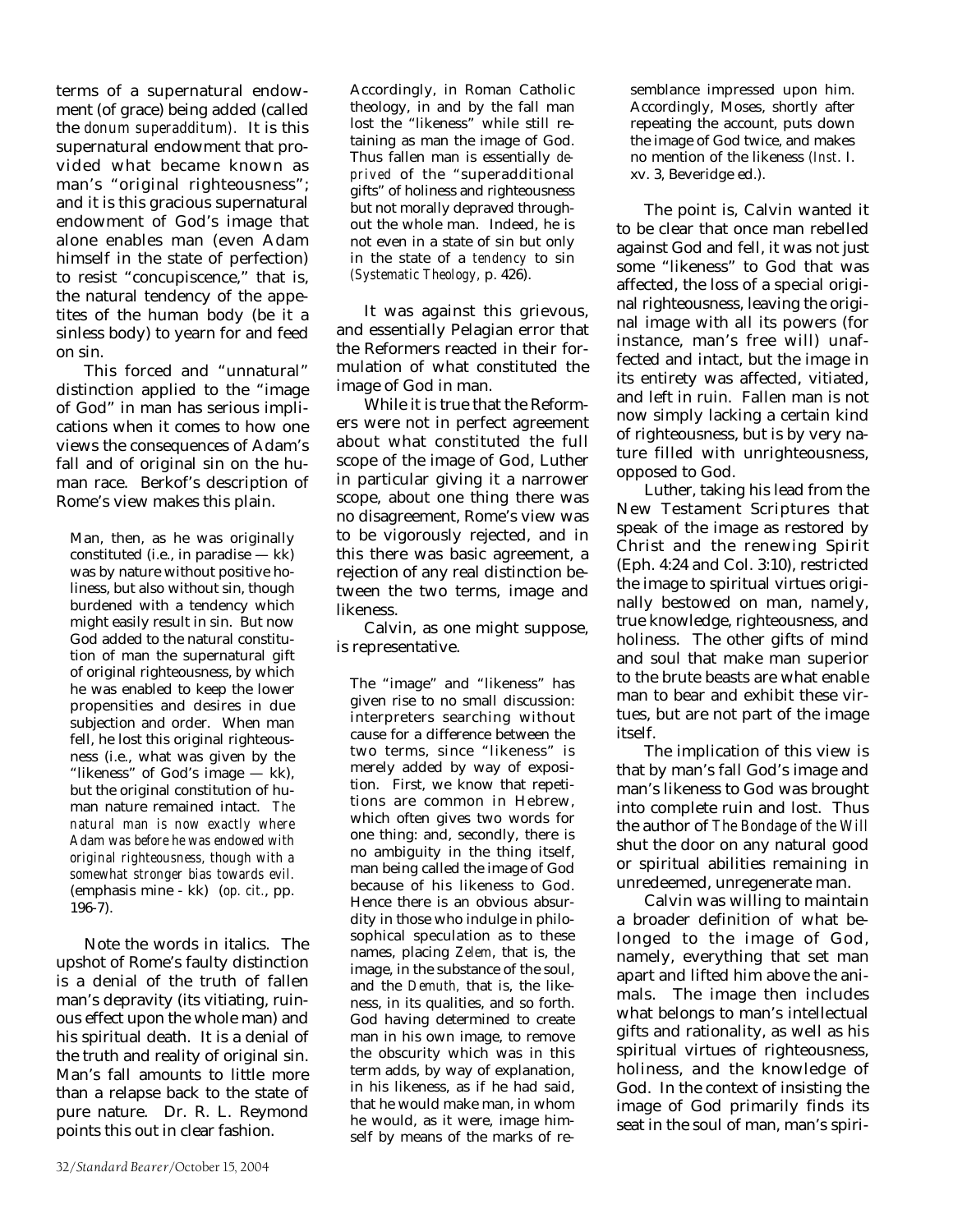tual side, Calvin states, "...though [I still] retain the principle which I lately laid down, that the image of God extends to everything in which the nature of man surpasses that of all other species of animals" *(Inst*. I. xv. 3).

This explanation became the general consensus of perspective in the Reformed tradition. It became the occasion for speaking of the image in both a broader (or 'formal') sense, and in a narrower (or 'material') sense.

What is significant today, in the days of drifting (motoring?) towards Rome, is that the emphasis in Reformed circles is more and more on this broader, formal aspect of the image. The emphasis is on what all human beings, due to these so-called wonderful remnants of the image still found in everyone, still share in common. (And, of course, it is common grace that is given credit for preserving these wonderful remnants of the image in fallen man). Be that as it may, the result of this mis-emphasis is that universalism has been given opportunity to rear its ugly head in Reformed teachings. This is certainly an abuse of the direction Calvin meant to go.

Calvin was willing to grant that not everything of the image was destroyed and lost through man's folly, but not in the interests of finding some 'redeeming' virtue in fallen man. As he states emphatically (I. xv. 4),

Wherefore, though we grant that the image of God was not utterly effaced and destroyed in him, it was, however, so corrupted, that anything which remains is fearful deformity….

And then a little later in the same section, Calvin points out that just as the image of God shone through the excellency of the human nature prior to the fall:

…[it]was afterwards vitiated and almost destroyed, nothing remaining but a ruin, confused, mutilated, and tainted with impurity….

Whatever 'broadness' Calvin was willing to grant to the content of the image, it cannot be denied that Calvin placed the primacy (the core) of the image in the spiritual, ethical aspect of man. As he states in his Institutes:

However, it appears that no complete definition is as yet given of that image, unless it be set forth more clearly in which faculties man excels by which he must be considered a mirror of the glory of God. Now this can be known better from no other source than from the restoration of the corrupt nature (I. xv. 4).

The source that records for us what God used Christ Jesus to restore in fallen, corrupted man is, of course, to be found in Ephesians 4:24 and Colossians 3:10. Having quoted these two passages, Calvin goes on to say:

Whence it appears what Paul comprehends chiefly (note!— kk) under the image of God. In the first place he mentions knowledge, and further, true righteousness and holiness: whence we gather that in the beginning the image of God was conspicuous by the light of the mind, the rectitude of the heart, the soundness of all the parts (I. xv. 4).

These, Calvin says, are the "leading" features of the image restored by Christ, and because that is true, we can only conclude that these spiritual, ethical virtues "...must also have held the highest place in [the image of God's] creation" (I. xv. 4).

What also bears emphasis is what it was that the churches of the early Reformation (students of both Calvin and the Scriptures, and familiar with Luther as well) emphasized when it came to this matter of the image of God in man. It was the image as the spiritual, ethical reflection of God that received all

the emphasis. This is found consistently in the Reformed confessions.

The Canons of Dordt define the image in this 'narrow' sense (III/ IV, 1).

Man was originally formed after the image of God. His understanding was adorned with a true and saving knowledge of his Creator and of spiritual things; his heart and will were upright; all his affections pure; and the whole man was holy.

The Westminster Confession does the same.

After God had made all other creatures, he created man, male and female, with reasonable and immortal souls, endued with knowledge, righteousness, and true holiness after his own image… (Chpt. 4, sect. 2).

Cf. Heidelberg Catechism Q & A 6 as well.

The Reformed church world does well to note where the Reformers and the creeds put the emphasis in this vital matter. Errors here have invariably given way to greater errors down the road.

In conclusion it must be admitted that Calvin and Luther disagreed about what constituted the full scope of the image of God in man — Calvin unwilling to give it as narrow (and, shall we say, as biblically accurate) a scope as Luther did. But Calvin and Luther did not disagree when it came to rejecting Rome's view. In that they were in full agreement, their views by very intention rejecting Rome's view on this vital matter.

When one reads Calvin in his entirety, it becomes plain that he was much more in agreement with Luther than many a Reformed theologian wants to admit today, certainly much more in agreement with Luther's teaching on this matter than where Protestant theologians are heading today, essentially back to Rome and its Pelagian view of fallen, unbelieving man. ❑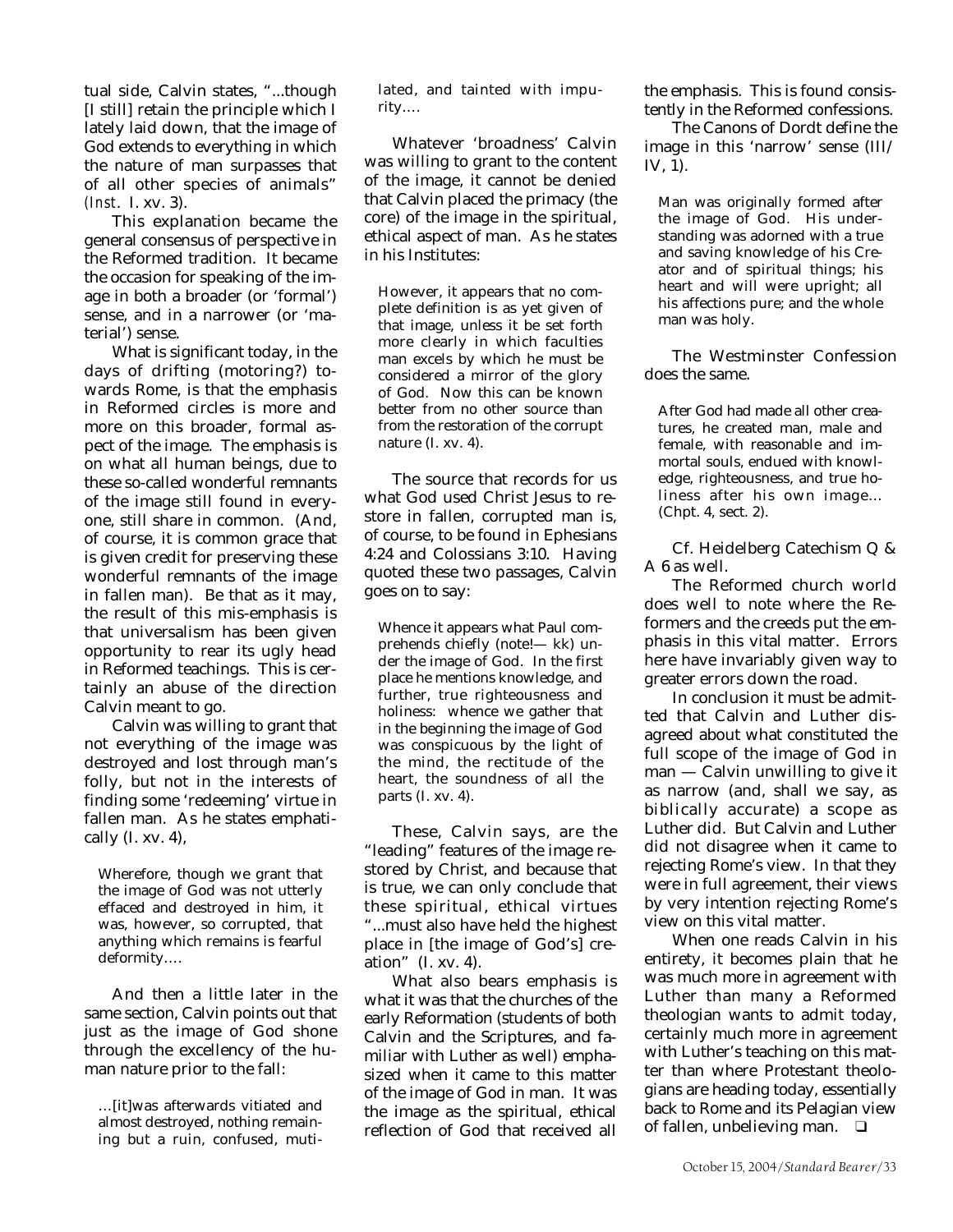## *The Invincible Doctrine of Federal Headship*

dam … "who is the figure of him that was to come"  $\triangleq$  (Rom. 5:14). "For as in Adam all die, even so in Christ shall all be made alive" (1 Cor. 15:22). A

Federal headship!

It is a glorious reality.

In its light we have true knowledge of ourselves and our fellow men. First, we know ourselves to be dead in Adam, for "the [first, cjc] covenant being made with Adam as a public person, not for himself only, but for his posterity, all mankind descending from him by ordinary generation, sinned in him, and fell with him in that first transgression"; and second, we can know certain hope of heaven, for we learn that "the covenant of grace was made with Christ as the second Adam, and in him with all the elect as his seed." $1$  In Adam we are fallen sinners cast upon the mercy of God, and in Christ we are redeemed sinners raised up to sit in heavenly places.

The Reformation recovered the doctrine of federal headship. The Reformed have developed and placed it in its covenantal setting.

As such it is *the invincible doctrine of federal headship*!

We shall discuss the doctrine, and then note that when the Reformers tied headship into predestination they had loosed a truth that might not rest until it had led the church of Christ into the knowledge of God's covenant — federal theology.

Federal headship?2 *One* person appointed by God to represent the *many* within His covenant. That one is the *head.* He is like the root from which the whole organism of his body springs forth and grows. He is a public person who represents every member of the whole number that is incorporated into him. God endows the head with authority and the legal right to represent his offspring, to stand in their place, to act on their behalf and in their name. Furthermore, such is the legal relation of the members to their head that each is accounted by God to act in, with, and by the head.

Adam and Christ are both representative heads within God's covenant.

Adam represented all mankind under the first covenant, variously called the covenant of creation, life, friendship, or works. Within that covenant, man was assured of life in God's presence and blessing while ever he kept covenant by loving God in perfect, personal, perpetual conformity to God and His command. Man was also warned that if ever he broke covenant by sinning against God: "…thou shalt surely die." Adam broke that covenant. "In Adam all die."

Adam's sin belongs to, and affects, not only himself, but all men descending from him by ordinary generation. Adam's headship means that we sinned in him and fell with him in his first transgres-

sion. All are involved in that sin through headship. Legally we are guilty of that original sin, for it is ours in Adam. Organically, we partake of the sinful nature of our head; so that from our mother's womb we are devoid of original righteousness, totally depraved, utterly incapable of and opposed to all that is spiritually good, and wholly inclined to all evil — continually! Sin and misery have swallowed mankind whole! This truth is invincible — it might be denied but it cannot be escaped!

Should this dreadful reality strike home to our hearts we will never again think in terms of cooperating with God or contributing toward our salvation! We will at last agree with God, "by the deeds of the law there shall no flesh be justified in his sight: for by the law is the knowledge of sin." The broken covenant will sound in our hearts as it did in Adam's, "thou shalt surely die." How could we even begin to understand the universality of sin and death, or indeed our own need of the Savior sent from God without this knowledge. It is a dreadful reality, but it is our reality *in Adam*.

In like manner Christ, the Second Adam, was appointed by God in eternity to be the head of the covenant of grace. "His goings forth are from of old, even from everlasting" (Micah 5:2). At His appointment God gave all the elect unto Christ as His seed, thereby establishing Christ as head over the whole body of His elect (Eph. 1:4- 5). On the basis of this eternal pre-

*Rev. Connors is pastor of the Launceston congregation of the Evangelical Presbyterian Church of Australia.*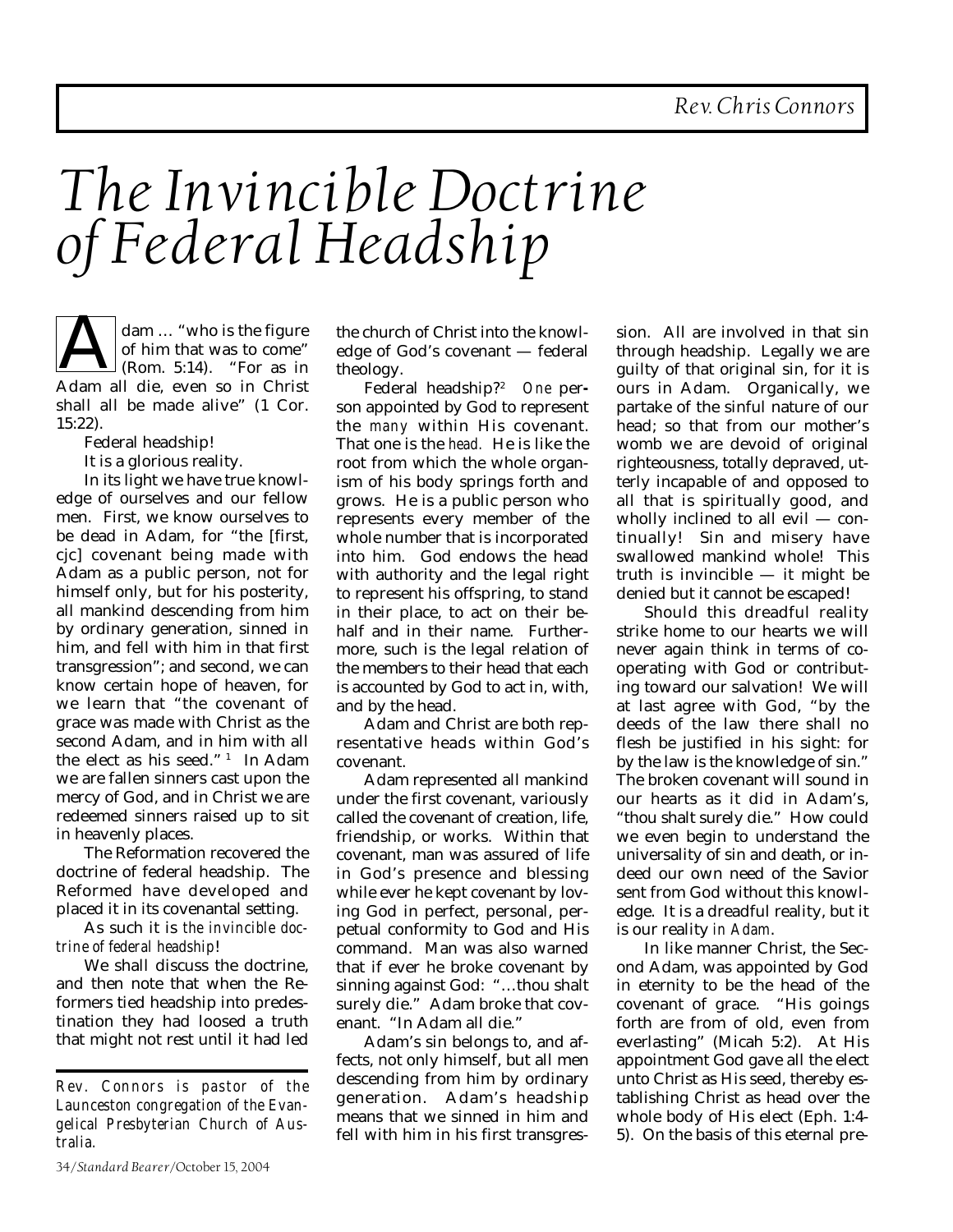destination, Christ was authorized and commissioned to act as head of His elect within the covenant of grace. He came forth to fulfill all the demands of the broken covenant in the place of His seed, and thereby to redeem His body, bestow upon them the adoption of children, and lift them into glorious life with their covenant God.3 His obedience *affects* (actually redeems and saves to the uttermost) all in whose name and place He acts. Just as really as the first head's sin destroyed his natural seed, so Christ's obedience saves His elect seed: "even so in Christ shall all be made alive."

This reality — the might, power, and sufficiency of Christ's headship — is the substance of the gospel. It is the good news that God publishes in the world fallen in Adam, because His covenant demands that the body be united to its head through faith. Surely, this reality ought to give pause to those of Reformed persuasion who insist that God must desire that all who hear the gospel should be saved. Men, we ask, what of the headship of Christ? What is the content of your gospel?

Christ's headship also ensures that the covenant is *unconditional.* Christ is the *one* who is appointed to act on behalf of all God's elect. According to the tenor of His own ordinance, God looks to the head, not to the body, for the provision of *everything* necessary. Every conceivable requirement, condition, or prerequisite for salvation must be satisfied by the head. Nothing *absolutely nothing* — is wanting. Therefore, God is satisfied. Salvation must now be applied to the body as a free gift, by grace alone. Headship demands it.

This truth has tremendous significance to *saving faith.* If a sinner should wish to contribute one particle toward his own salvation, he commits the outrageous crime of despising Christ!4 Arminianism is a crime. Laboring to become good enough to be saved is a crime. Selfrighteousness is a crime. Federal

headship demands faith in Christ *alone.*

### **The Reformers' Viewpoint**

In Adam all die — in Christ shall all be made alive — as is determined by eternal predestination. Headship is predestined. Federal headship is predestination outworked. *That* was the distinctive perspective of the Reformers on this subject.

Though not yet singled out for attention, developed, or systematized, this doctrine was integral to the Reformers' thought. Martin Luther saw it as one of his "very strong arguments":

Seeing that through the one transgression of the one man, Adam, we are all under sin and damnation, how can we attempt anything that is not sinful and damnable. …Original sin itself, therefore, leaves free choice with no capacity to do anything but sin and be damned.<sup>5</sup>

John Calvin laments that "the ancient doctors of the church touched upon this subject so obscurely," and proceeds himself to work with the doctrine of federal headship at considerable length.<sup>6</sup> He agrees with Augustine on the subject in his defense of predestination: "As he alone was predestinated, as MAN, to be our HEAD, so many of us are also predestinated to be his members."7 Of Adam, Calvin writes:

1. The eternal predestination of God, by which he decreed, before the fall of Adam, what should take place in the whole human race and in every individual thereof, was unalterably fixed and determined. 2. That Adam himself, on account of his departure from God, was deservedly appointed to eternal death. 3. And lastly, that in the person of Adam, thus fallen and lost, his whole future offspring were also eternally condemned; but so eternally condemned that God deems worthy the honour of his adoption all those whom he freely chose out of that future offspring.8

John Knox in his defense of predestination was, if anything, even clearer:

In the first man Adam (who fell from his purity) have we neither love, righteousness nor life, but the contraries, to wit, hatred, sin, and death. But God, as he had chosen his Elect before all beginning in Christ Jesus His Son, so has he placed these gifts in the second Adam alone, "that out of

1. Westminster Larger Catechism 22 and 31.

2. We have used the term *federal* because this headship is most emphatically a covenantal ordinance. Headship exists because God establishes His covenant in and through Jesus Christ. Adam was but "the figure of him that was to come" (Rom. 5: 14.) Christ is no "Plan B" demanded by the failure of the first Adam. Christ (the end) is before Adam (the means) in God's eternal counsel. Adam is first in time, because Christ must save His people from their sins. Adam serves Him who "is the head of the body, the church, who is the beginning, the firstborn from the dead; that in all things he might have the preeminence, for it pleased the Father that in Christ should all the fullness dwell" (Col. 1:18-19).

3. It might also be noted that the divine appointment of Christ as head of God's elect provides the legal ground for him to act as a Surety and Substitute, for the imputation of sin to Him, for Him to offer Himself in a vicarious atonement for sin, for the imputation of His righteousness for justification, and the impartation of His righteousness for sanctification. Lose headship and lose all!

4. Francis Turretin, *Institutes of Elenctic Theology* (Philipsburg: P&R, 1997), vol. 2, pp. 247-248.

5. Martin Luther, *Luther and Erasmus: Free Will and Salvation* (Philadelphia: The Westminster Press, 1969), p. 315.

6. John Calvin, *Institutes,* Book 2, chapter 1, sections 4 – 11.

7. John Calvin, *Calvin's Calvinism* (Grand Rapids: RFPA, p. 124.)

8. *Ibid,* p. 124.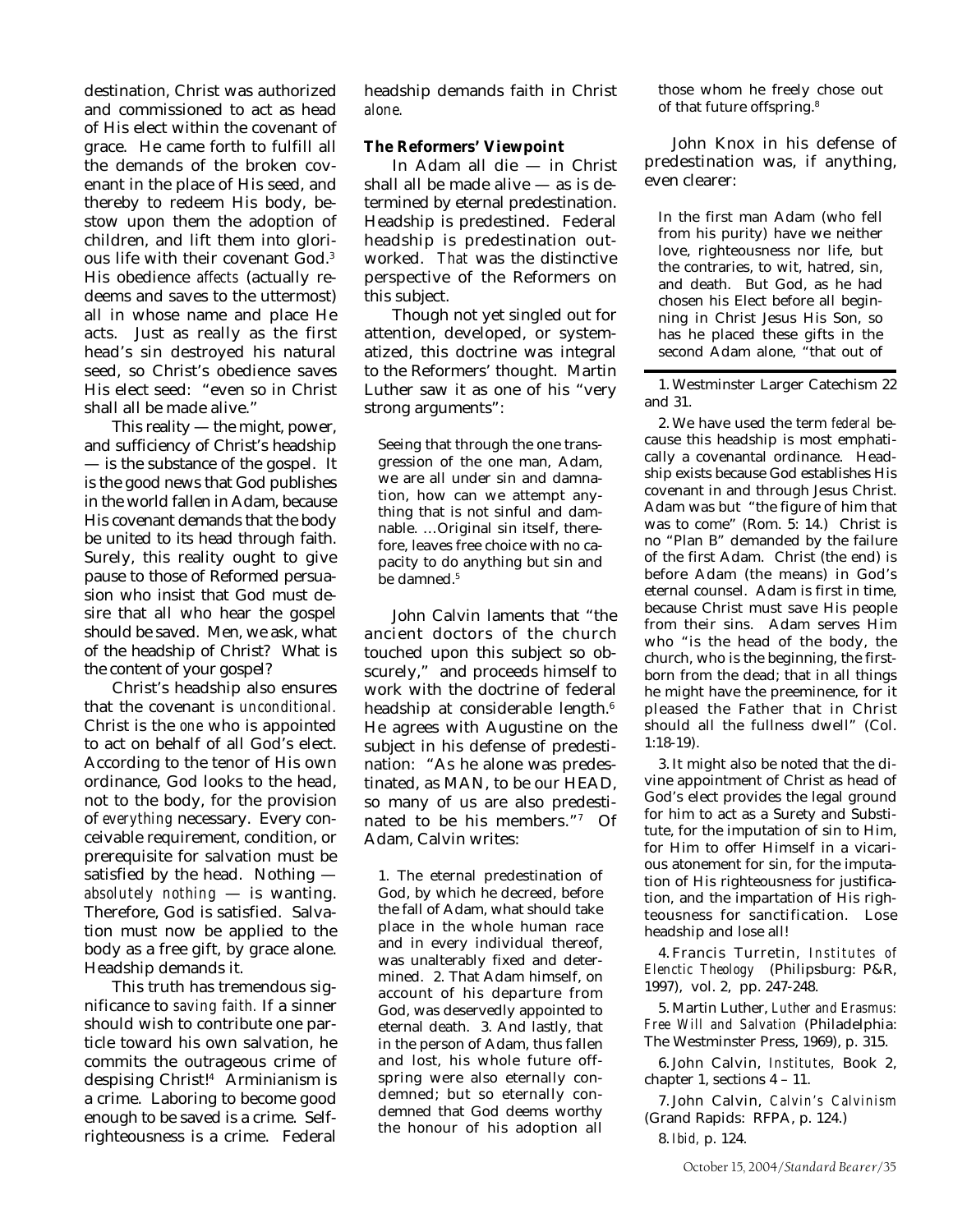his fullness we may all receive even grace for grace."

The Reformers restored headship to the orbit of eternal predestination. Headship is God's will. Divine predestination, they insisted, determines the truth with respect to the headship of Adam and of Christ. Headship serves God's purpose to glorify His justice and make His power known in the punishment of sin, and it serves His ultimate purpose to show His covenant to elect mankind redeemed unto Himself in Jesus Christ! Election is a covenantal act. Election demands a covenant head. And a covenant head demands a covenant theology. Thus, the Reformers' faithfulness to God's sovereign predestination became the launching pad for our covenant theology. In fact, it would seem that, for the Reformers, predestination *was* their covenant theology!

How did they dispense with the Pelagian assertion that the same *all men /many/ whole world* is represented by Adam and by Christ? Knox is representative: "You make the love of God common to all men,

and that do we constantly deny, and say, that before all beginning God hath loved his Elect in Christ Jesus his Son, and that from the same eternity he hath reprobated others." They brought predestination down like an axe on this pernicious root. They taught Adam and Christ as heads of two distinct categories. Under Adam stand *all mankind* fallen into the estate of sin and justly liable to eternal damnation. Out of Adam God chooses *the whole world of elect sinners,* arraying them under Christ as their head and Redeemer, leaving *the world of reprobate sinners* forever in Adam. Christ is not their head. That *many* has no part in Him, for they are children of wrath who shall perish in the way of their own sin. Common grace in Christ? The Reformers constantly denied it! The federal headship of Adam and of Christ according to predestination forbad it.

That was federal headship according to the Reformation.

In our day, many are embarrassed by the Reformers' unwavering adherence to predestination but the heirs of the Reformation ought never be. Their faithfulness

gave the Reformed churches the direction and impetus they needed to understand God's purpose in predestination in terms of the realization of His covenant with man in Christ the head. That development brought forth in the Reformed churches a mature confession of predestinarian federal theology — that confession is the Westminster Confession of Faith.

At its very heart stands the Son of God appointed from all eternity to be the Mediator of the covenant of grace, the second Adam, the federal head of God's elect.

The invincible head of the invincible covenant of the invincible God!

He is the death knell to all universalism.

He is the nemesis of conditional theology.

He is the heart of Reformed covenant theology!

He is the only hope of heaven for a son of Adam like me! ❑

## *Rev. Angus Stewart*

## *The Covenant with Adam— A Brief Historical Analysis*

*Rev. Stewart is a missionary in the Protestant Reformed Churches, currently working in Northern Ireland.*

eformed churches teach a covenant relationship between pre-fall Adam and the triune God. In this article, we shall analyze the views of various theologians, especially John Calvin, culminating in the work of Herman Hoeksema, who identified the covenant as fellowship between the R

living God and His Son, whom He created in His own image.

#### **1. Is there a covenant with Adam?**

The Christian church has spoken of the relationship between God and Adam before the fall in terms of the covenant from at least

<sup>9.</sup> John Knox, *Works of John Knox* (Edinburgh, James Thin, 1895), vol. 5, pp. 60, 61.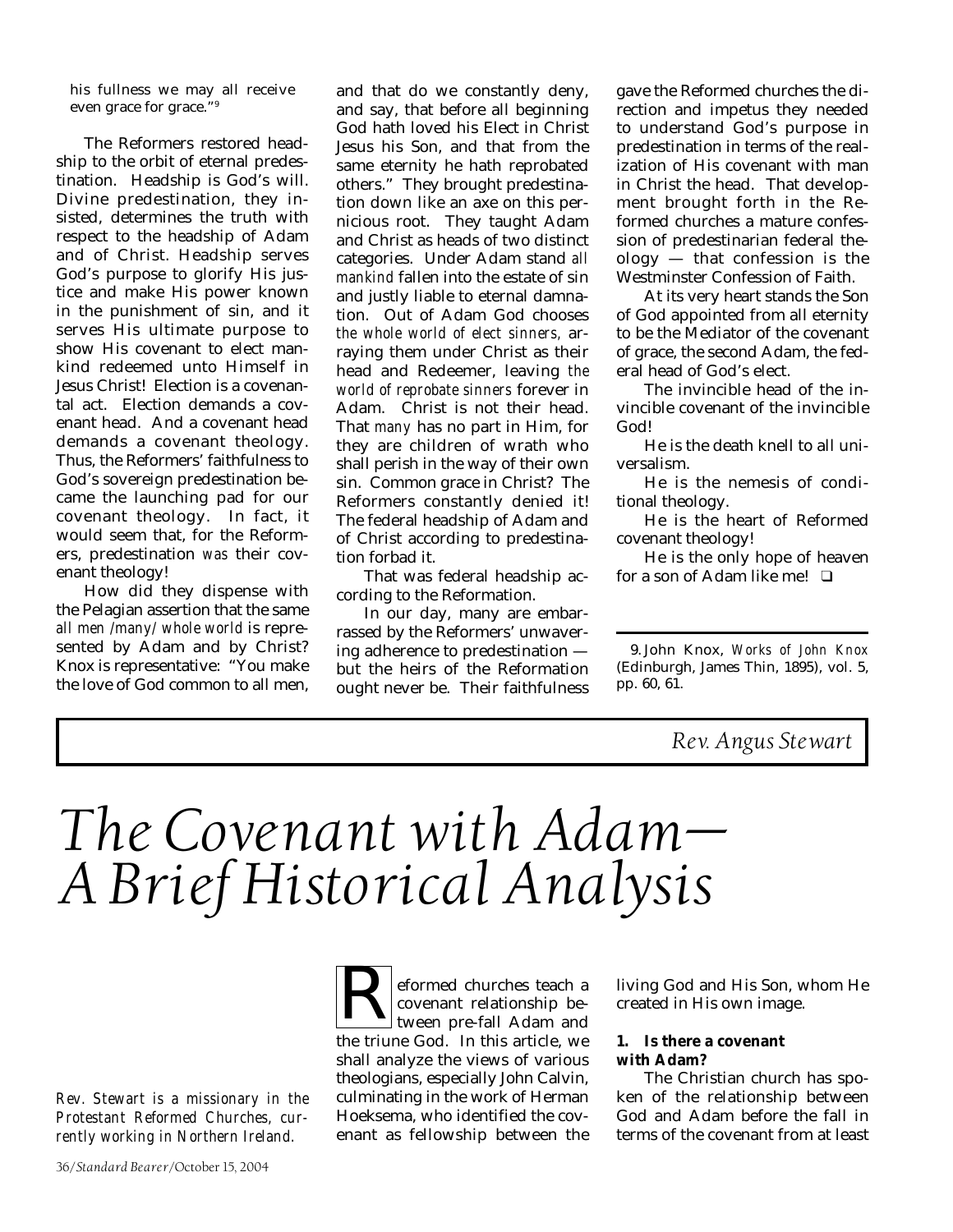as far back as Augustine  $(354-430).$ <sup>1</sup> Reformed theology has developed this truth. Scholars have debated, however, if Calvin (1509-1564) held to a pre-fall covenant with Adam.

Luther (1483-1546) and many Reformed theologians rightly see a reference to God's covenant with Adam in Hosea 6:7.<sup>2</sup> From his commentary on Hosea 6:7, it is clear that Calvin was aware that some in his day understood the verse this way: "Others explain the words thus, 'They have transgressed *as Adam* the covenant.'" However, Calvin calls this interpretation "frigid," "diluted," and "vapid," and so does "not stop to refute" it.

Calvin scholars have found only one passage in which Calvin speaks explicitly of God's covenant with pre-fall Adam. In his *Institutes of the Christian Religion*, he writes of the "covenants" (plural) with Adam and with Noah and their respective sacraments or signs:

One is when [God] gave Adam and Eve the tree of life as a guarantee of immortality, that they might assure themselves of it as long as they should eat of its fruit [Gen. 2:9; 3:22]. Another, when he set the rainbow for Noah and his descendants, as a token that he would not destroy the earth with a flood [Gen. 9:13-16]. These, Adam and Noah regarded as sacraments. Not that the tree provided them with an immortality which it could not give to itself; nor that the rainbow (which is but a reflection of the sun's rays opposite) could be effective in holding back the waters; but because they had a mark engraved upon them by God's Word, so that they were proofs and seals of his *covenants* (4.14.18).3

Calvin does not call this prefall covenant a "covenant of works" or a "covenant of creation" or a "covenant of nature," terms used by Zacharias Ursinus (1534- 1583).4 The phrase "covenant with Adam" would fit well with the

above quotation from the Genevan reformer.

### **2. Could unfallen Adam have attained eternal, heavenly life?**

Calvin believed that "the first man would have passed to a better life had he remained upright" (Comm. on Gen. 3:19). By a "*better*" life, he means, more specifically, "*eternal* life" (*Institutes* 2.1.4) and *heavenly* life, for "he would have passed into heaven without death" (Comm. on Gen. 2:16-17).

Calvin opines, "In this integrity man by free will had the power, if he so willed, to attain eternal life." A few lines later he writes, "Adam could have stood if he had wished, seeing that he fell solely by his own will" (*Institutes* 1.15.8). We have no quarrel with the statement that Adam would have "stood" in the way of obedience. But neither Calvin nor anyone since has proved that Scripture teaches that Adam would have received "eternal life."

Commenting on "man became a living soul," Calvin writes,

Paul makes an antithesis between this living soul and the quickening spirit which Christ confers upon the faithful (I Cor. 15:45) for no other purpose than to teach us that the state of man was not perfected in the person of Adam; but it is a peculiar benefit conferred by Christ, that we may be renewed to a life which is *celestial*, whereas before the fall of Adam, man's life was only *earthly*, seeing it had no firm and settled constancy (Comm. on Gen. 2:7).

To say the least, I Corinthians 15:45 (and Calvin's remarks on it above) do not sit easy with the notion that pre-fall Adam could have attained to eternal, heavenly life in the way of obedience, both for himself and, by implication, his descendants.

I Corinthians 15:45-49 draws a contrast between the first Adam and the "last" or "second" Adam, Jesus Christ. First, Christ is "the Lord from heaven," while Adam is merely "of the earth, earthy" (I Cor. 15:47), a "clayey figure," as Calvin puts it (Comm. on Gen. 2:7). Second, Adam is "natural"; Christ is "spiritual" (I Cor. 15:46). Third, whereas "Adam was made a living soul; the last Adam was made a quickening spirit" (I Cor. 15:45). The latter happened through the incarnation, death, resurrection, and session of Christ. Thus, if it took the incarnation, cross, and ascension of the "spiritual" "Lord from heaven"—"a quickening spirit!"—in order to convey eternal, heavenly life to the elect, how could the "earthy," "natural" Adam, who was merely "a living soul," ever gain eternal, heavenly life and communicate it to his posterity?

Though many Presbyterian and Reformed men reckon that Adam could have gained *eternal* life, the *Westminster Standards* do not actually specify this: "The first covenant made with man was a covenant of works, wherein *life* was promised to Adam, and in him to his posterity, upon condition of

1. Peter A. Lillback cites Augustine's *City of God* 16.27 and *On Marriage and Concupiscence* 2.11.24 (*The Binding of God: Calvin's role in the Development of Covenant Theology* [Baker: Grand Rapids, 2001], pp. 41-45).

2. Cf. B. B. Warfield, "Hosea VI.7: Adam or Man?" in *Selected Shorter Writings*, vol. 1 (USA: P & R, 1970), pp. 116-129.

3. "The term 'sacrament,'" Calvin explains in this context, "embraces generally all those signs which God has ever enjoined upon men to render them more certain and confident of the truth of his promises." In this broad category, Calvin includes Gideon's fleece and Hezekiah's sundial going back ten degrees. Thus Calvin is not referring to the tree of life as if it were the equivalent of baptism and the Lord's Supper.

4. Westminster Larger Catechism Q & A 20 also speaks of a "covenant of life" with Adam.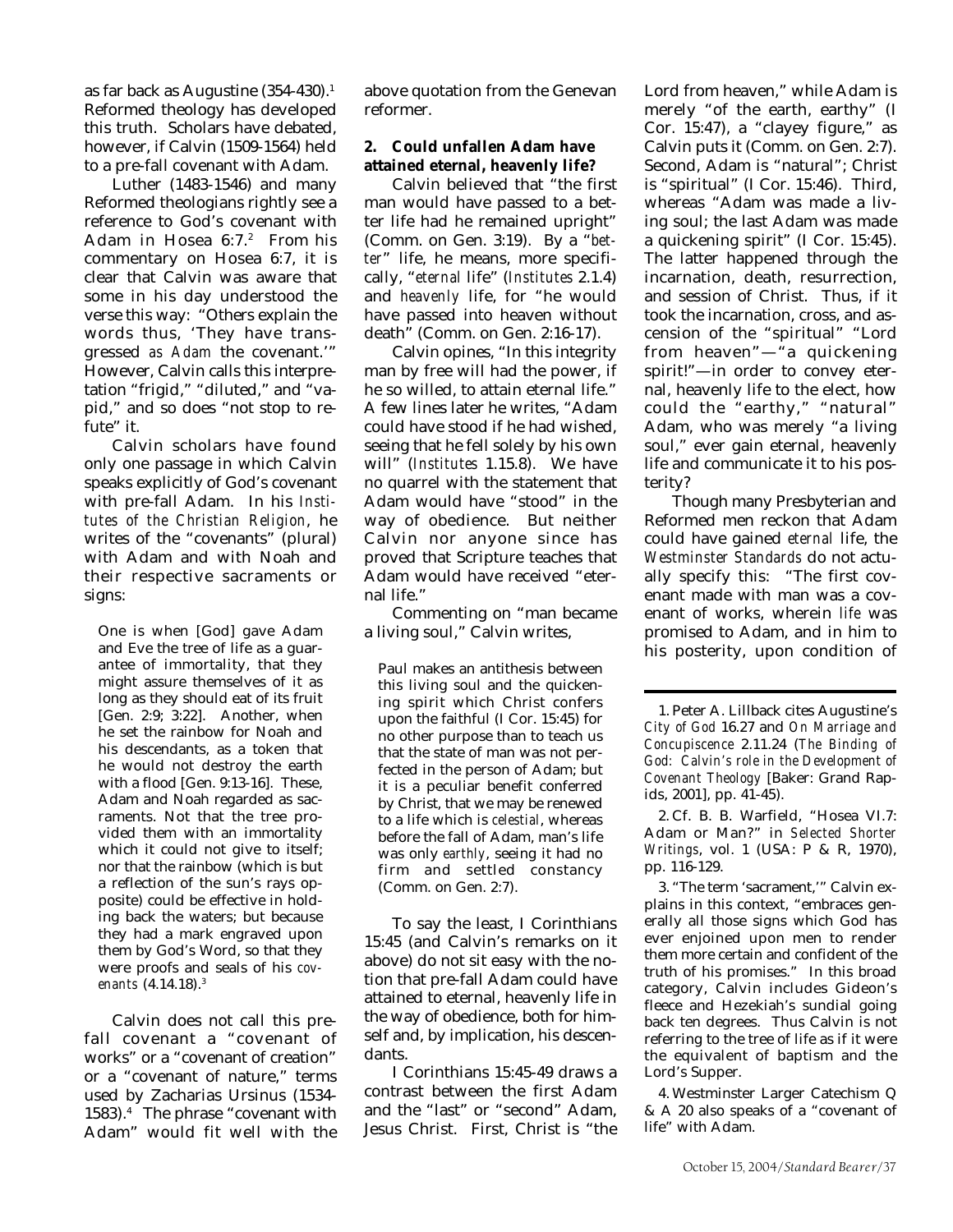perfect and personal obedience" (*Westminster Confession* 7.2).

Thomas Goodwin (1600-1680), English Puritan and prominent Westminster Assembly delegate, in part 2 of his *Of the Creatures, and the Condition of their State by Creation,* makes a sustained attack on the idea of Adam gaining eternal, heavenly life by his perseverance. He appeals to I Corinthians 15:45 and its context many times.<sup>5</sup> In his work, *Of Christ the Mediator*, Goodwin writes,

Adam could not earn a condition of a higher rank, nor by all his works have brought any greater preferment than what he was created in. To compass it was *ultra suam sphaerum*, above his sphere; he could never have done it. As, for instance, he could not have attained that state in heaven which the angels enjoy. What says Christ? "When you have done all you can say, You are unprofitable servants" (Luke 17:10). This he could no more do than other creatures by keeping those their ordinances can merit to be "translated into the glorious liberty" which they wait for, and shall have at the latter day. The moon, though she keep all her motions set her by God never so regularly, yet she cannot thereby attain to the light of the sun as a new reward thereof. And thus no more can any pure creature of itself, by all its righteousness, obtain in justice a higher condition to itself. And therefore the angels, by all their own grace, have not to this day earned a better condition than they were created in.<sup>6</sup>

Nor is the idea that unfallen Adam could have gained *eternal* life distinctively Reformed, for, as Goodwin points out, the Roman Catholics also hold this.<sup>7</sup>

Though Calvin (wrongly) held that Adam could have attained to heaven, he (rightly) rejects all notion of Adam meriting with God. Peter Lillback writes, "Calvin's theology permits no merit in the prelapsarian context."8 He explains,

Calvin's rejection of merit in the pre-fall context is partly motivated by a desire to refute the Roman Catholic theologians' connection of merit and the justification of the sinner. But his antipathy to merit is deeper than this. For Calvin, no creature of God [including prefall Adam and the elect angels], even though perfect, could merit anything from God the Creator.9

Lillback cites Calvin's commentary on Romans 11:35:

Paul not only concludes that God owes us nothing, on account of our corrupt and sinful nature; but he denies, that if man were perfect, he could bring anything before God, by which he could gain his favour; for as soon as he begins to exist, he is already by the right of creation so much indebted to his Maker, that he has nothing of his own.

Luther's deadly hatred of creaturely merit in all its forms is well known. Other Reformed theologians, such as Thomas Goodwin and the Swiss Daniel Wyttenbach (1706-1779), also rejected the idea of Adam meriting with God, even if it was *ex pacto* (out of the covenant). $10$ 

#### **3. Was the covenant with Adam a contract or a bond?**

Peter Mastricht (1630-1706) speaks for most Reformed and Presbyterian theologians: "all the essentials of the covenant of works are contained in the first publication of it  $\left[$ in Genesis 2:17]."<sup>11</sup> He is referring to the "condition" (not eating of the tree of the knowledge of God and evil), the "penalty" for eating (death), and the "promise" (eternal and heavenly life). In his commentary on Genesis 2:16-17 and in his *Institutes* (2.1.4), Calvin uses words such as "test," "threat," and "promise," though he does not present the schematized theology of many later theologians.

However, not only is there no promise of eternal life in Genesis 2:17, this system also presents the pre-fall covenant as merely a means to an end. But the Bible teaches that the covenant is eternal and the end of God's dealings with His people (Rev. 21:3), not merely a means. Moreover, if "all the essentials of the covenant of works" are contained in Genesis 2:17, then there was a time, after Adam's creation and before God issued the prohibitory command, in which he was not in covenant with God! A "covenantless" existence for pre-fall Adam, even for a short time, is unthinkable!

The covenant with Adam was a bond of fellowship between the Almighty, triune God and Adam His covenant friend-servant, whom He created in His own image. Thus, as Calvin notes, "In the very order of the creation the eternal solicitude of God for man is conspicuous, because he furnished the world with all things needful" for man (Comm. on Gen. 1:26). God gave Adam a "home" in "Paradise," which Calvin further describes as "a place which he had especially embellished with every variety of delights, with abounding fruits, and with all other most excellent gifts … from the enjoyment of which he might infer the paternal benevolence of God" (Comm. on Gen. 2:8). Thus Adam was "in every respect, happy" for he lived as a recipient of the divine "liberality" (Comm. on Gen. 2:16). In His goodness, God gave Adam a wife with whom he lived in "sweetest harmony" and with whom he enjoyed "a holy, as well as friendly and peaceful, intercourse" as "the inseparable associate of his life" (Comm. on Gen. 2:18).

Herman Hoeksema developed the truth of covenant fellowship between the Creator God and His creation, man. He worked with the biblical data of the covenant as walking with God, dwelling with God, and friendship with God and built on ideas found in the Reformed tradition, especially in its treatment of the blissful commun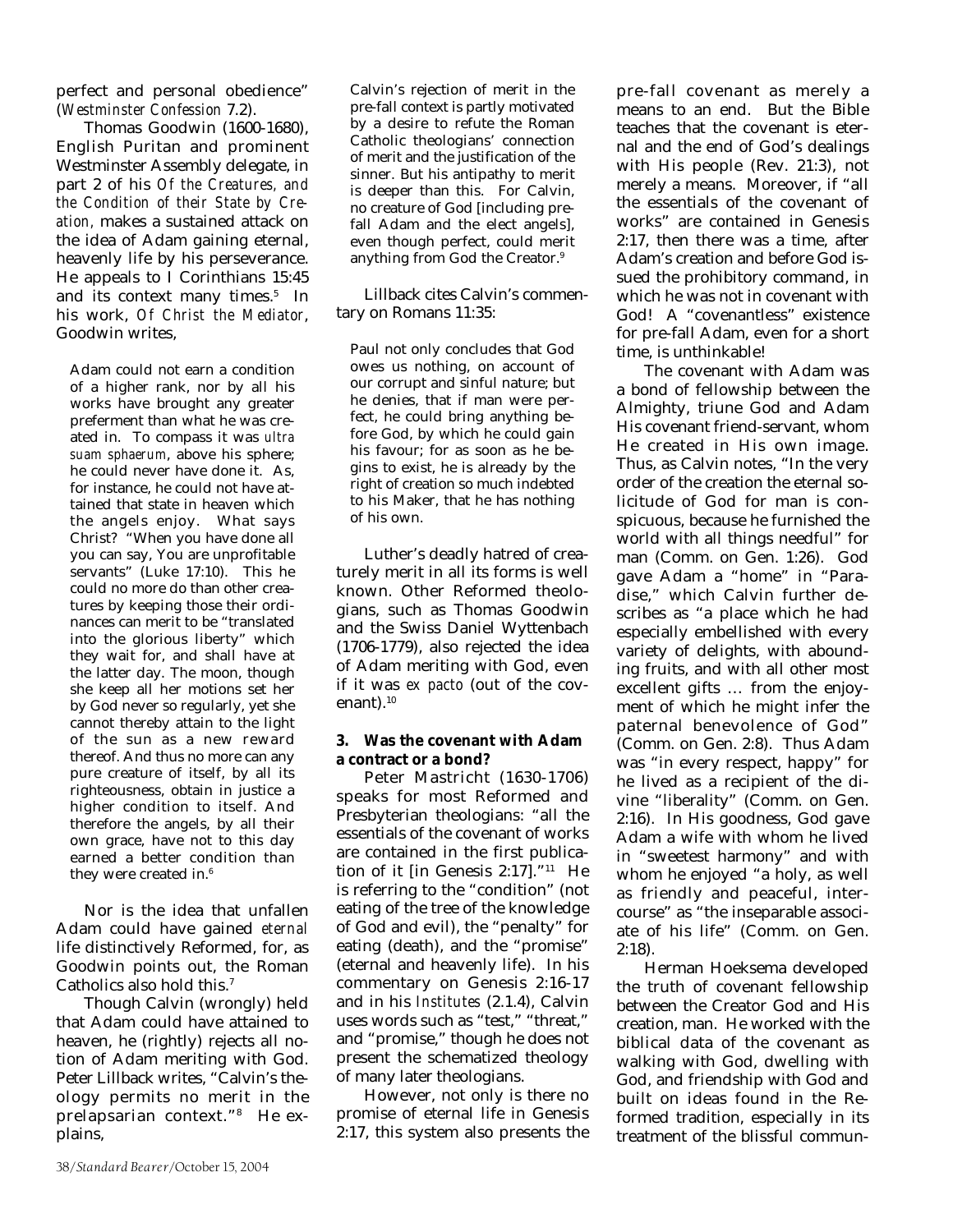ion Adam enjoyed with God in the Garden of Eden. Hoeksema writes,

From the very first moment of his existence … and by virtue of his being created after the image of God, Adam stood in [a] covenant relation to God and was conscious of that living fellowship and friendship.… He knew God and loved Him and was conscious of God's love to him. He enjoyed the favor of God. He received the Word of God, walked with God and talked with Him; and he dwelled in the house of God in paradise the first.<sup>12</sup>

Hoeksema's formulation of the covenant (both before and after the fall) as a gracious bond of friendship explains the biblical data, excludes all human merit, and preserves the absolute sovereignty of God. ❑

5. Thomas Goodwin, *The Works of Thomas Goodwin* (USA: Tanski Publications, 1996), vol. 7, pp. 36, 37, 48, 49-50, 62, 70, 73, 76-91, etc.

6. Goodwin, *Works*, vol. 5, pp. 82-83.

7. Goodwin, *Works*, vol. 7, p. 57.

8. Lillback, *op. cit.*, p. 299.

9. *Ibid*., p. 298.

10. Quoted in Heinrich Heppe, *Reformed Dogmatics* (Grand Rapids: Baker, 1978), p. 296; Goodwin, *Works*, vol. 7, pp. 23, 29, 49.

11. Quoted in Heppe, *op. cit.*, p. 290.

12. Herman Hoeksema, *Reformed Dogmatics* (Grand Rapids: RFPA, 1966), p. 222.

## *Rev. Ronald VanOverloop*

## *The Reformation and the Doctrine of Man: Man's Total Depravity*

he King of the church used His church at the time of I the Reformation to develop The King of the church used<br>His church at the time of<br>the Reformation to develop<br>especially the doctrines of man's salvation — soteriology. The Reformers proclaimed a salvation of man that was gracious — arising completely out of the unmerited favor of the merciful God from the beginning to the end. For the Reformers, nothing showed the need for the grace of God more than the depravity of those saved — their total depravity. Therefore, when the Reformers developed the doctrine of salvation, there was also a development in their understanding of the nature and extent of man's depravity.

At the conclusion of the Reformation our spiritual fathers, in the

formulation of the Canons of Dordt, put together their treatment of man's total depravity and God's irresistible grace. Though there was the historical reason found in the way in which the Remonstrants (Arminians) presented their case, there is also the biblical reason that these two truths are very closely related. How one understands man's condition has so much to do with how one understands God's saving work. Consider the different responses to someone who is very sick, in contrast to someone who is dead — both physically and spiritually. To revive someone whose pulse is slow and whose blood pressure is low is a much different work than giving new life to someone who is already dead.

The teaching of Scripture about man's spiritually dead condition is the setting for Scripture's teaching about salvation by God's grace alone. It is only God's powerful and efficacious grace that is the an-

swer to the needs of the totally depraved sinner. Every saved sinner knows that, but for the grace of God toward him or her in Christ, his situation would be completely helpless.

✦✦✦ ✦✦✦ ✦✦✦

The position taken by the Reformers on the doctrine of sin was first a reverting back to Augustine's understanding of the doctrine of sin, thereby rejecting the perversion of Augustine's position held by the Church of Rome. When God brought the Reformers onto the scene of His history, they were confronted by a Roman Church that had a weak doctrine of sin and that denied total depravity, that is, a moral depravity that completely pervades every part of man.

The prevailing view at the time of the Reformers was that man's fall into sin resulted in his being in a neutral condition, neither sinful nor holy, in which he experienced

*Rev. VanOverloop is pastor of Byron Center Protestant Reformed Church in Byron Center, Michigan.*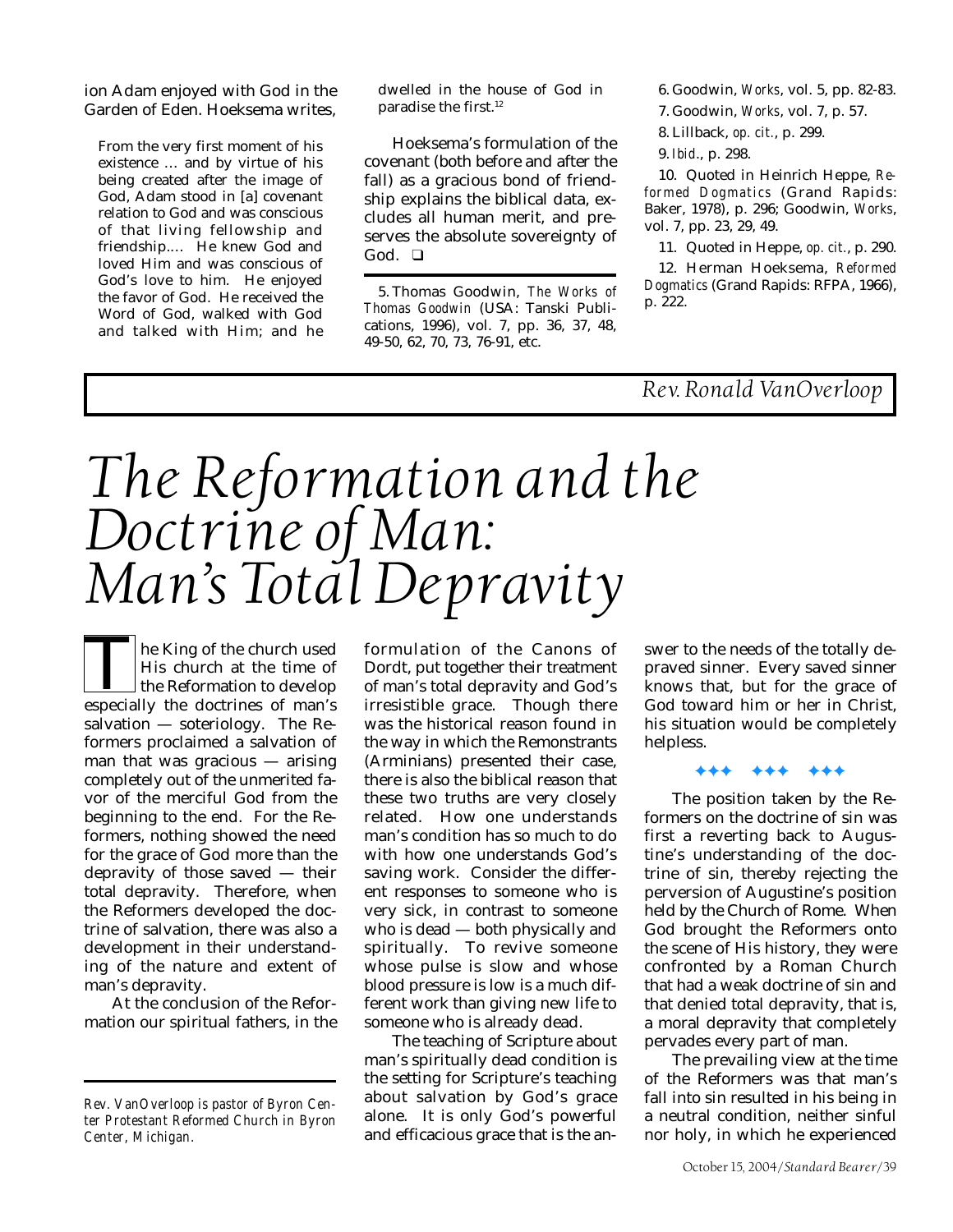constant conflict between flesh and spirit. Rome maintained that Adam was head of the human race, so that all his descendants sinned in him and were born with original sin; but the predominant position in Rome was that original sin consisted not of something that was positively evil, but in the absence of that which ought to be present. Generally Rome rejected the idea of man's total depravity and complete dependence on God's grace. The prevailing position maintained by Rome was that man was able to cooperate with God in regeneration.

Erasmas, as a good son of Rome, defended, when debating with Martin Luther, the position that the will of unregenerated man was not incapable of spiritual good but was able to want and to choose the good.

The Reformers' development of their doctrine of sin and grace began by reverting back to the stronger position held by Augustine; and then they developed their position further from there.

First, the Reformers (and especially John Calvin) emphasized that original sin, and all sin, is not merely the lack of something good, but also a positive evil and a total corruption of the human nature. The Reformers generally defended the position that original sin is an inherited depravity and a corruption of the whole human nature, so that by nature every human being is guilty and polluted in Adam and justly condemned by God. All men bring with them into the world a thoroughly depraved moral nature, which manifests itself in a pervading proneness to sin. This depraved moral nature leads every human being to many actual violations of God's law. This depraved nature cannot be subdued or taken away by any human or created power. This depraved moral nature, except for the intervention of divine grace, consigns man to the everlasting destruction of hell.

The prevailing view among the Reformers was that the fall of Adam into sin rendered all of his descendants totally depraved, incapable of doing any spiritual good. Thus the Reformers saw natural man as unable to make any step toward a recovery from this spiritual death.

Second, concerning the relationship of Adam to his descendants, the Reformers strengthened the position of the early church. To the organic idea of Adam being the first father of the whole human race, they added the concept of the legal or federal headship of Adam to every member of the human race. Adam was seen then as not only the natural head of the human race, but also as its legal representative. This legal representation by Adam means that his fall into sin results in the imputation of guilt to all of his descendants.

All the Reformers saw the correlation of man's total depravity with man's absolute dependence on the grace of God for deliverance and salvation.

#### ✦✦✦ ✦✦✦ ✦✦✦

The Reformation's understanding of man's total depravity is evidenced in Martin Luther's *Bondage of the Will.* Luther powerfully and accurately describes the spiritual bondage of unregenerated man's ability to will any spiritual good. Luther declares, presenting a solid basis in Scripture, that the sinner is not free to seek after God, unless God gives this freedom. Man's will is moved by what he finds desirable, and natural man finds God always undesirable. So he does not will to seek after him. Only the regenerated man finds God desirable, and therefore he willingly seeks Him. Luther's point is that the natural man has no will to desire to receive the things of God or to respond to God.

In his book *The Theology of the Reformers,* Timothy George states, "Gradually Luther came to view sin as a seething rebellion, not

merely a passive weakness or a lack of good. The atrocity of sin was not only that it vitiated one's entire being but that it was an uncontrollable energy which could not be conquered by ordinary means." George also points out that during the course of his ministry "Luther abandoned the medical imagery of impartation/infusion in favor of the forensic language of imputation."

#### ✦✦✦ ✦✦✦ ✦✦✦

John Calvin approaches the subject of the condition of fallen man from the perspective that we cannot know God as Redeemer unless we know ourselves as sinners. The purpose of Calvin's presentation of the doctrine of total depravity is to open up the way for God to be gracious and for man to believe in Christ. It is only by abandoning all hope in ourselves that we will flee to Christ. One who does not know his depravity will not go to Christ. Therefore, one who does not teach total depravity bars the way for one to come to Christ.

Calvin's doctrine of man's original sin is that all men are depraved by nature, sinful and corrupt, lacking all of the original righteousness with which Adam was created. Also, Calvin maintained that Scripture taught that all men are born with an active source of sin. In his *Institutes* Calvin defines original sin as "a hereditary depravity and corruption of our nature, diffused into all parts of the soul, which first makes us liable to God's wrath, then also brings forth in us those works which Scripture calls 'works of the flesh.'"

Calvin emphasized Adam's organic relationship to the human race, and it seems that during the course of his ministry he saw with increasing clarity the necessity of maintaining Adam's legal headship, and therefore man's guilt as well as man's corruption.

Calvin was always clear on this, that the extent of man's de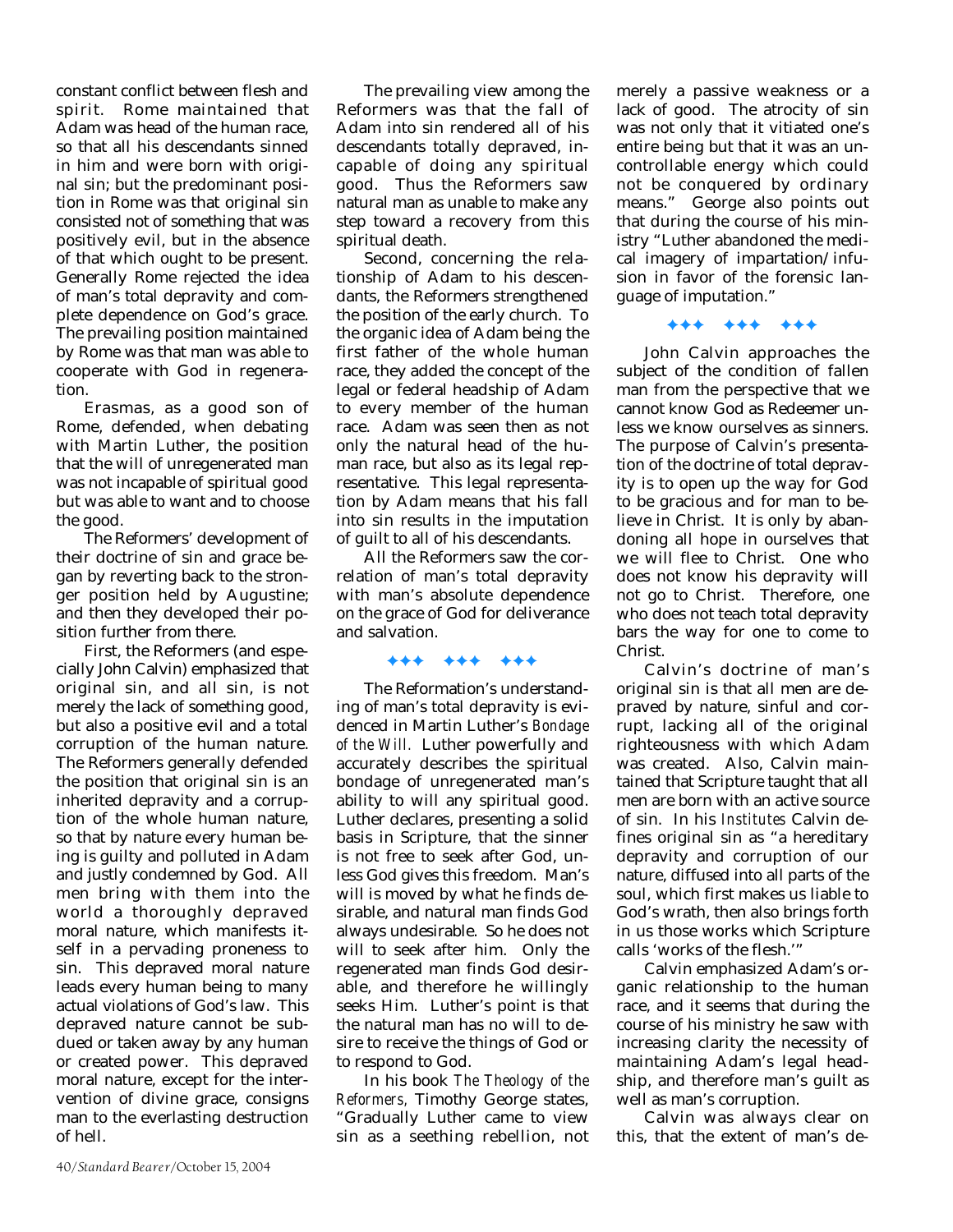pravity is total. The whole nature of man is completely corrupted by sin, so man has no capability of doing any good, and is capable of doing only evil. Thus there is nothing in man's nature that is in need only of a little help from grace. He is totally depraved.

✦✦✦ ✦✦✦ ✦✦✦

The Reformation doctrine of sin and of total depravity climaxed in the Canons of Dordt after the Arminian controversy. Adam is presented as the legal and organic head of the human race, and the guilt of his first sin is imputed to all of his descendants. Consequently, the corruption of the human nature is also propagated to them. Every descendant of Adam is totally corrupt — spiritually corrupt in every part of his being, including his will, and so corrupt that he is incapable of doing any spiritual good and incapable of making any effort to restore his broken relationship with God. ❑

### *Prof. Barry Gritters*

## *A Christian's Self-Assessment*

The beginning of faith is humility…

 (Calvin, on Isaiah) The whole humility of man consists in the knowledge of himself. (Calvin, on the Psalms)

he grimmest evil in this sad world is the evil of pride. In the maelstrom of that root sin that thrashes families and marriages, divides churches, and separates very friends, God's power is most evident when He graces His people with humility. If you believe that, you have reason to give serious consideration to what the Reformer said, "The beginning of faith is humility," and then, "The whole humility of man consists in the knowledge of himself." T

Next to the knowledge of God—chief pursuit of a Christian is the true knowledge of one's self. When we know God aright, we can truly know ourselves. *Truly*, because our hearts are so cunning at self-deception (Jer. 17:9: *The heart is deceitful above all things, and desperately wicked: who can know it*?), we must ever be on guard against

supposing we are something that we are not.

The Reformation confession of man is the confession of depravity of his old man, his flesh. No theoretical confession about "man" is this confession. The Reformed believer confesses this of himself. I confess this about myself. You must of yourself. Every believer must. Even though he is a *re-formed* believer—he has been regenerated by the Spirit of God—he is able to confess this humbling reality of depravity: "I know that in me (that is, in my flesh,) dwelleth no good thing" (Rom. 7:18). Because he is a *Reformed* believer—one who confesses Reformational truth—he testifies with experiential conviction of his spiritual tradition: "I am evil, born in sin; thou desirest truth within" (Psalm 51 in the *Psalter)*.

The Reformed Christian's selfassessment of a grievous depravity takes nothing away from his confession of his faith in Christ and his new life through Christ's Spirit. He confesses and is fully conscious of his shameful depravity right at the same time that he confesses and experiences regeneration.

The Reformed Christian's selfassessment of corruption and unworthiness takes nothing away from his conviction that God loves him eternally, has adopted him in Jesus Christ, redeemed him by the blood of His Son, so that he is precious. It undermines nothing of the foundational truth that he has and experiences full justification and complete sanctification (I Thess. 5:23).

Indeed, not in spite of it, but exactly *because* he experiences the Spirit's renewing work, does the believer also experience the corruption of his nature and flesh, "For the flesh lusteth against the Spirit, and the Spirit against the flesh" (Gal. 5:16) in a painful and on-going battle. His two natures—his flesh, and the life of Christ in him—engage in an all-out, noholds-barred fight-to-the-death. No non-Christian has this experience.

Our assessment of ourselves is, and must be: "I am evil, born in sin." Renewing his mind in his Christian transformation (Rom. 12:2), the believer's first duty is "not to think *of himself* more highly than he ought to think" (v. 3). "With the lowly is wisdom" (Prov. 11:2).

#### ✦✦✦ ✦✦✦ ✦✦✦

Over against arrogant clerics in the church of their day, Calvin called on believers to confess that

*Prof. Gritters is professor of Practical Theology in the Protestant Reformed Seminary.*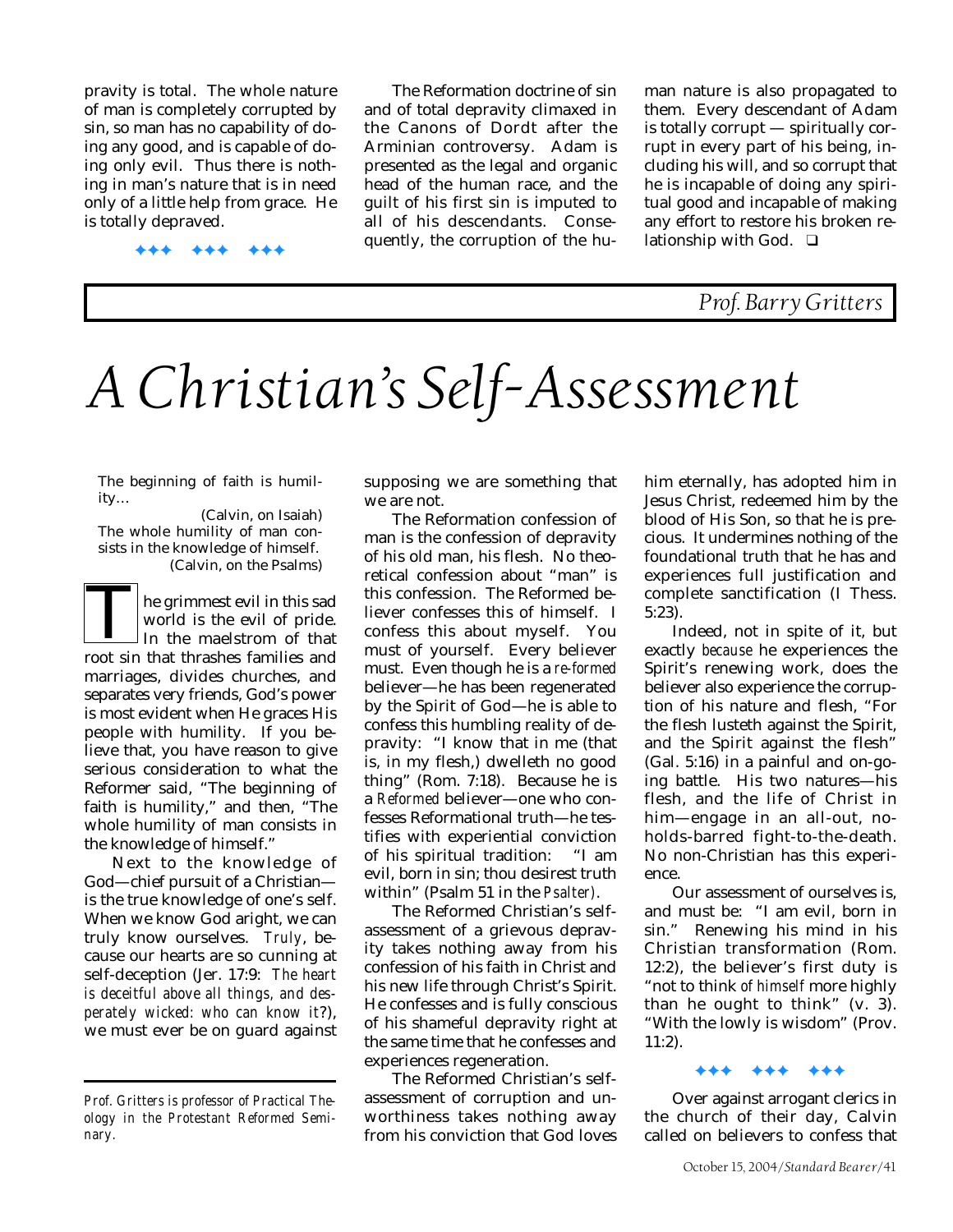"oil might be extracted from a stone sooner than we could perform a good work" *(Inst.* III. xiv. 5), and that "sin exists within us as a disease fixed in our nature" (on Psalm 51). At the end of one of his lectures on the Minor Prophets, Calvin's prayer confessed: "The depravity of our nature" (note: not *their* nature, BLG) is so great, that we cannot bear prosperity without some wantonness of the flesh… and without becoming even arrogant against Thee." That he did not mean our nature in a theoretical way becomes clear from his confession that "there still remains in a regenerate man a fountain of evil, continually producing irregular desires" *(Inst.* III. iii. 10, 11). So evil is our nature that, "If God should discover our secret faults, there would be found in us an abyss of sins so great as to have neither bottom nor shore" (on Ps. 19:12). The Reformation restored this confession in the church.

Over against modern psychology's promotion of a perverted "self-esteem," and the modern reverend who advocates a "new Reformation" based on a high self-esteem, the Reformed believer must remember his precious Reformation inheritance.

Characteristically colorful and blunt, Luther reminds us to confess:

The original sin in a man is like his beard, which, though shaved off today so that a man is very smooth around his mouth, yet grows again by tomorrow morning. As long as a man lives, such growth of the hair and the beard does not stop. But when the shovel beats the ground on his grave, it stops. Just so original sin remains in us and bestirs itself as long as we live, but we must resist it and always cut off its hair.

And who can forget (or deny!) Luther's description of our nature, as it found its way into the *Formula of Concord*: "The old Adam

(is) an intractable, refractory ass"?

These descriptions of our present, sinful condition were codified in every Reformed creed, not because they were the opinion of influential men, but because Reformed churches (synods) themselves were convinced they were biblical.

In the Reformed Baptism Form, we confess that baptism always teaches us "to loathe and humble ourselves before God," so that we may always "seek our salvation and purification without (outside of) ourselves." The Reformed Lord's Supper Form says that true examination of ourselves (the only proper way to partake of the supper, all our life long!) is that the believer "consider by himself his sins, to the end that he may abhor and humble himself before God." This is no less blunt than father Luther. The same form has us "acknowledge that we lie in the midst of death … (and) feel many infirmities and miseries in ourselves, namely…." Then follows quite a list that may never become routine as we approach the holy table. The Belgic Confession teaches that original sin is a corruption of our whole nature, is like a hereditary disease, and is by no means abolished by baptism, for "sin always issues from this woeful source." And "a sense of this corruption should make believers often to sigh." Think of it: "*often* to sigh." Dordt's Canons (V.2): "Hence spring daily sins of infirmity … which furnish (believers) with constant matter for humiliation before God…" (you must read the rest of the article: Canons V.2). In the PRC, every 13-year old memorizes the confession "that God … will no more remember my sins, neither my corrupt nature, against which I have to struggle all my life long" (Heidelberg Catechism, Lord's Day 21). And after a devastatingly clear explanation of the total depravity caused by the fall, Westminster's Confession of Faith says, "*This* corruption of nature, during this life, doth remain in those that are regenerated…" (vi.5).

✦✦✦ ✦✦✦ ✦✦✦

But not everyone likes this confession. I don't. You don't. Applied to others, I approve it, confess it, even sinfully relish it; applied to myself, I reject it. It is only God's grace that keeps a church from changing her singing of Psalm 51 to: "I *was* evil, born in sin," as one church reportedly did. God's grace alone maintains in a believer a confession of total depravity that does not hedge on the confession of it, as many forms of commongrace teaching hedge. My human nature is so disgusted with the need to admit, "without me (Christ) ye can do nothing," that apart from God's grace to give me that admission I will leave the church that preaches so, as one did shortly after I preached that text … *because of* that sermon.

Grace alone in a denomination will preserve this truth from becoming a dead letter. Grace alone will make those who confess this truth really confess it. Without pride. In a way that breaks them. Brings them to their knees. So that they do not despise others, but beat their breasts and beseech God, "Mercy to *me*!"

#### ✦✦✦ ✦✦✦ ✦✦✦

The frivolous but foolish attempts to undercut this confession, even attempts that masquerade as a desire to "give the poor man a little self-esteem," will not help the believer. The fruit these attempts will produce is doubly rotten.

First, the believers will not live in humility as they ought. How ugly is the life, and brutally cruel, that consists of living with "holy blasphemers"—Luther's description of those who would not remain "pious sinners." How God-dishonoring are the people who do not strive with all their might to root out pride, *the* original sin. How self-destructive, for "whosoever shall exalt himself shall be abased;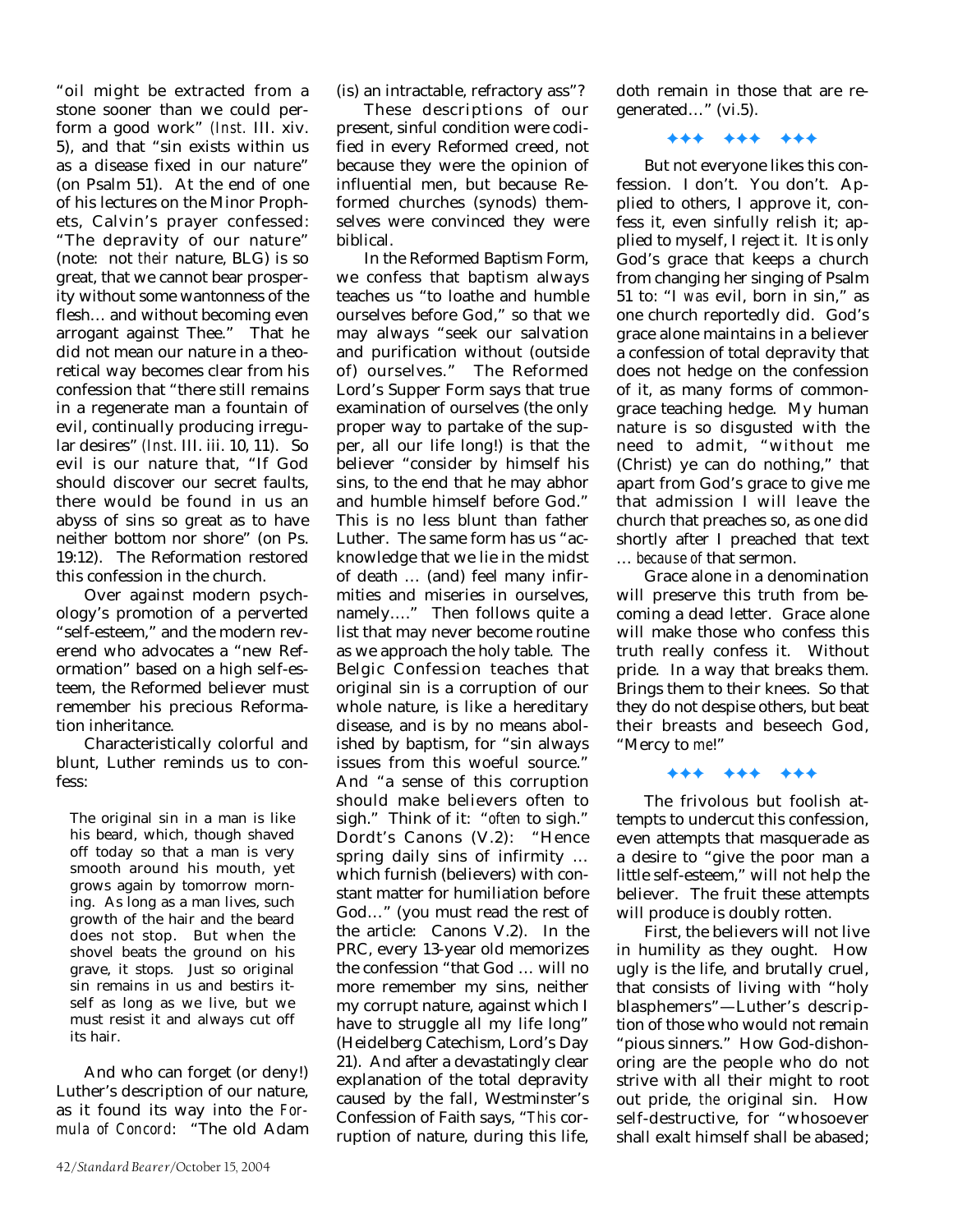and he that shall humble himself shall be exalted." How blind are we who have all our lives read that "To this man will I look, even to him that is poor and of a contrite spirit" (Is. 66:2). "What doth the Lord require of thee … but to walk humbly with thy God?" (Micah 6:8).

The self-assessment described above humbles, properly. It does not destroy; rather, it furnishes "constant matter for humiliation" (Canons V.2). What a lovely life, full of tearful delight, to live among a people who cannot and will not shrug off the sense of their own unworthiness, so that they may glory with you in the worthiness of Christ. How blessed to experience together that "though the Lord be high, yet hath he respect unto the lowly" (Ps. 138:6) and that "he forgetteth not the cry of the humble" (Ps. 9:12). Charity, the virtue that makes church life among sinners bearable and even joyful, "vaunteth not itself, is not

puffed up" (I Cor. 13:4). Beautiful life! Enough to make one sing!

Second, allowing this painful but necessary confession to slip away will lead me from Christ, and from trust in Him. Denial of the real and full depravity of my nature enables me to bring my own gifts to God, for which He owes me. Denying that there is no good thing in my flesh makes me believe that my flesh can merit, and be the reason (at least part of it) that God approves me. Then, denying my natural inability, I will not trust fully in grace for success against sin's power. Rather, I will suppose there is still some strength in me in my will, my mind, my heart. Take heed, if you think you stand (I Cor. 10:12)!

But the confession of my real and full sinfulness does two things. First, as the Canons put it, it "furnishes … (me) with constant matter for… flying for refuge to Christ crucified…." Then, it furnishes me with constant matter "for mortifying the flesh more and more…."

Understanding my nature, and its potential, I will always live "afar off" with the publican, pleading for mercy—is not that what "flying for refuge to Christ" is? Then I will always be wary of the "enemy within" with regard to temptation. Never letting down my guard, I will always need the prayer, "lead us not into temptation, but deliver us from evil."

Only such an assessment of myself leads me to esteem highly my Christ, in whom and through whom and for whom I live and die, happily. He loved me and gave Himself for me. He covers me with His own righteousness, so that God judges me according to Him … and not my sin. Glory! He even gives Himself to me, lives in me, makes me a new man. With Him dwelling in me, I can say, "In Christ I can do all things, who strengthens me" (Phil. 4:13).

That's not the whole story. But it's a good start.

… to be concluded. ❑

## *Rev. Wilbur Bruinsma*

## *The Woman's Unique Place in Marriage*

nbelief just cannot understand! It posits its own wisdom, tries to come up with its own assessments, and then in books and treatises presents its own propositions. But one can wade through the myriads of books on the subject and still be left scratching his head. Unbelief just U

*Reformed Church of Kalamazoo, Michigan.*

has no clue! We refer, of course, to the proper relationship that must exist between a husband and his wife. More particularly, we refer to how a husband must view his wife within the bond of marriage. There are those in our present world and society of sin who seem to have mastered at least the *form* of a good marriage. But even these do not fully understand the lofty and important place that God has given the wife in the marriage relationship. pleases her husband she is beaten *Rev. Bruinsma is pastor of the Protestant*

Because of unbelief, many in our world go to one extreme and treat wives as nothing more than a piece of property, something that a man possesses only for his pleasure. As a result, the wife in marriage becomes a mere slave to her husband and children. She has no standing in her home but must hide her face. She must wait on her husband as a house maid. She must share the marriage bed with several other wives. And if she dis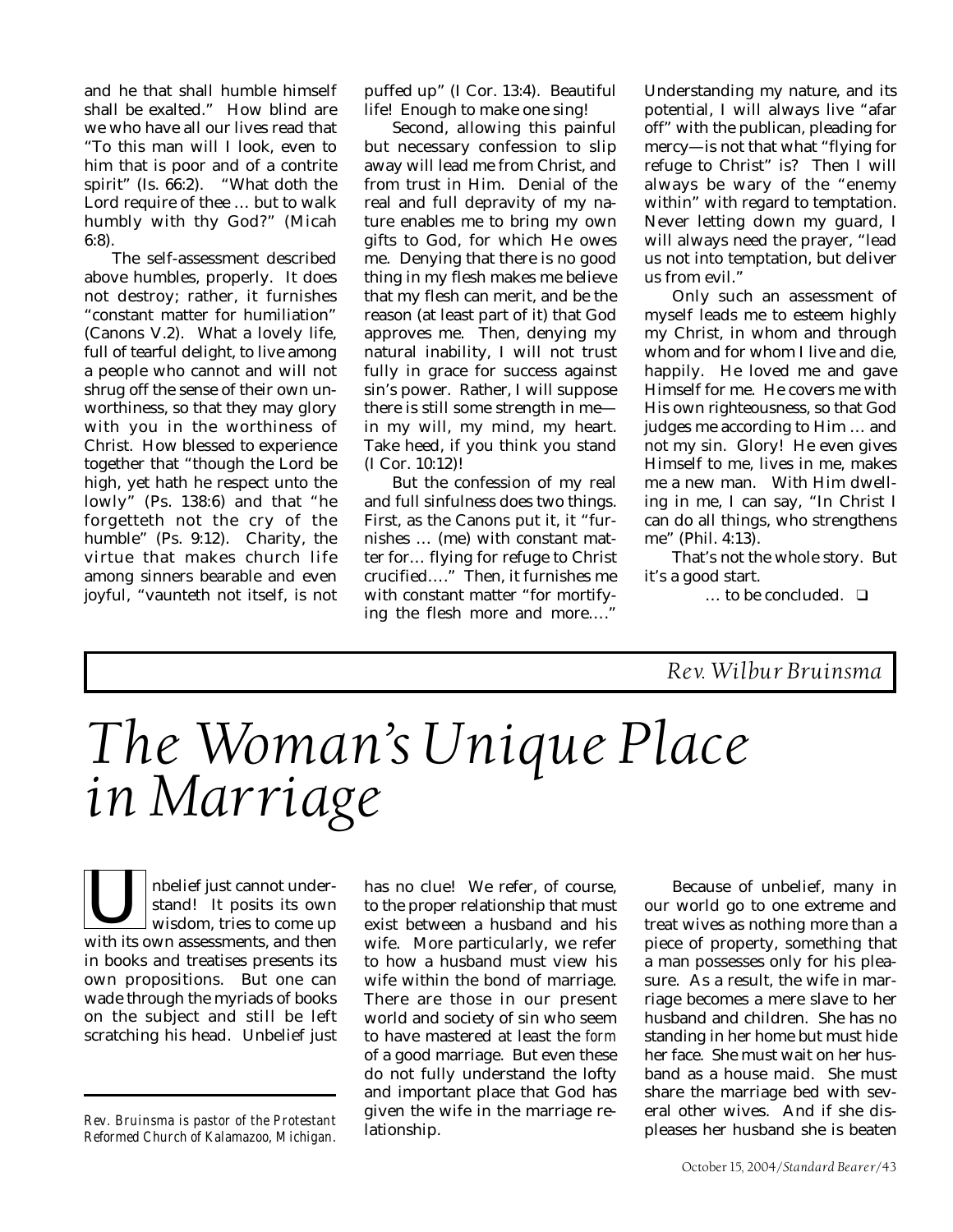and even in certain instances put to death. Some cultures even go so far as to rob the woman of her natural right to pleasure by means of female castration.

Neither does the "enlightened" society of the West escape this characterization. Law enforcement officers spend the greater share of their labor on domestic violence. They answer countless calls to rescue battered wives from the fury of their irate husbands. Shelters are set up in every major city for women who are sexually, verbally, and physically abused by their husbands. Neither does such abuse belong only to the lower class. Horrible violence can be found among the wealthy and famous as well.

On the other hand, the feminist movement of today has long carried our nation and others to view the place of the wife in the marriage relationship in another way. The wife is now an equal, so they say. In reality, the wife has now become the head in the marriage relationship. She need not submit her ways to her husband. The vow to cherish and obey is deliberately left out of the vows spoken on the wedding day. Like her husband, she has the right to pursue a career. And so she leaves her children in the hands of a nanny or day-care center. She is free and independent to do her thing with her friends and associates. She has her own bank account and may live independently of her husband. So much has the relationship of husbands and wives changed in modern marriage that the man has in many instances become subject to the wife. And if he complains and insists on the right to headship, the marriage quickly ends in divorce.

So far has this extreme taken our society that the woman no longer even sees the need to marry. It is believed that it is perfectly legitimate for a woman to have children out of wedlock and raise those children herself. Who needs a

man? These single women are lauded by our society as being strong. The complaint has been raised even by worldly commentators that commercials and sitcoms on television depict the father as a stupid, bumbling idiot, while the wife is the sensitive, calm one who always sees things straight.

The audacity of those in politics to condemn other cultures for their view of the place of the wife, as if our culture has found the proper place of the wife in the home and family! Unbelief simply does not have a clue!

Much of this same perversion of the place of a wife in marriage characterized the Dark Ages, that period of time prior to the Reformation. Will Durant describes English society in his book, *The Reformation,* page 112,

Marriage was an incident in the transfer of property. Girls could legally marry at twelve, boys at fourteen, even without their parents' consent; but in the upper classes, to accelerate property transactions, betrothals were arranged by parents soon after the children reached the age of seven. Since love marriages were exceptional, and divorce was forbidden, adultery was popular, especially in the aristocracy.

Though this was Durant's description of English society, it was little different in any of the societies of Europe during that time. The Roman Catholic Church may have held ecclesiastical sway over the countries of Europe, but its stress on outward ritual and ceremony rather than on the work of salvation had little moral impact on society. It was only the gospel of grace as proclaimed by the Reformers that would at last bring about reform not only in society but within the basic unit of society: the home.

The Reformers themselves became shining examples, not only in their role as husbands in the home, but in the way they viewed their

wives as well. On June 13, 1525 Luther forsook his monastic vow of celibacy and married Catharina vonBora. Of his marriage to her he later wrote in a letter, "Next to God's Word there is no more precious treasure than holy matrimony. God's highest gift on earth is a pious, cheerful, God-fearing, home-keeping wife, with whom you may live peacefully, to whom you may intrust your goods and body and life" (Schaff, *History of the Christian Church,* vol. 7, p. 461). In this same work, Schaff writes of Catharina,

She was a good German *Hausfrau* (housewife — W.B.), caring for the wants of her husband and children; she contributed to his personal comfort in sickness and health, and enabled him to exercise his hospitality. She had a strong will, and knew how to take her own part. He (Luther — W.B.) sometimes speaks of her as his "Lord Katie," and of himself as her "willing servant."

John Calvin married Idelette de Bure and lived with her for almost nine years before she died. He had three children with her, all of whom died in their infancy. After she died, Calvin remained a widower. One commentator on the life of Calvin remarked, "The only kind of female beauty which impressed him was, as he said, gentleness, purity, modesty, patience, and devotion to the wants of her husband, and these qualities he esteemed in his wife."

The observation of Philip Schaff in reflecting on the family life of the Reformers is worthy of note: "The Reformers present to us the first noted examples of clerical family life in the Christian Church. This is a new and important chapter in the history of civilization. They restored a natural right founded in the ordinance of God" *(History of the Christian Church,* vol. 7, p. 473). The example alone, not only of Luther and Calvin but of all the Reform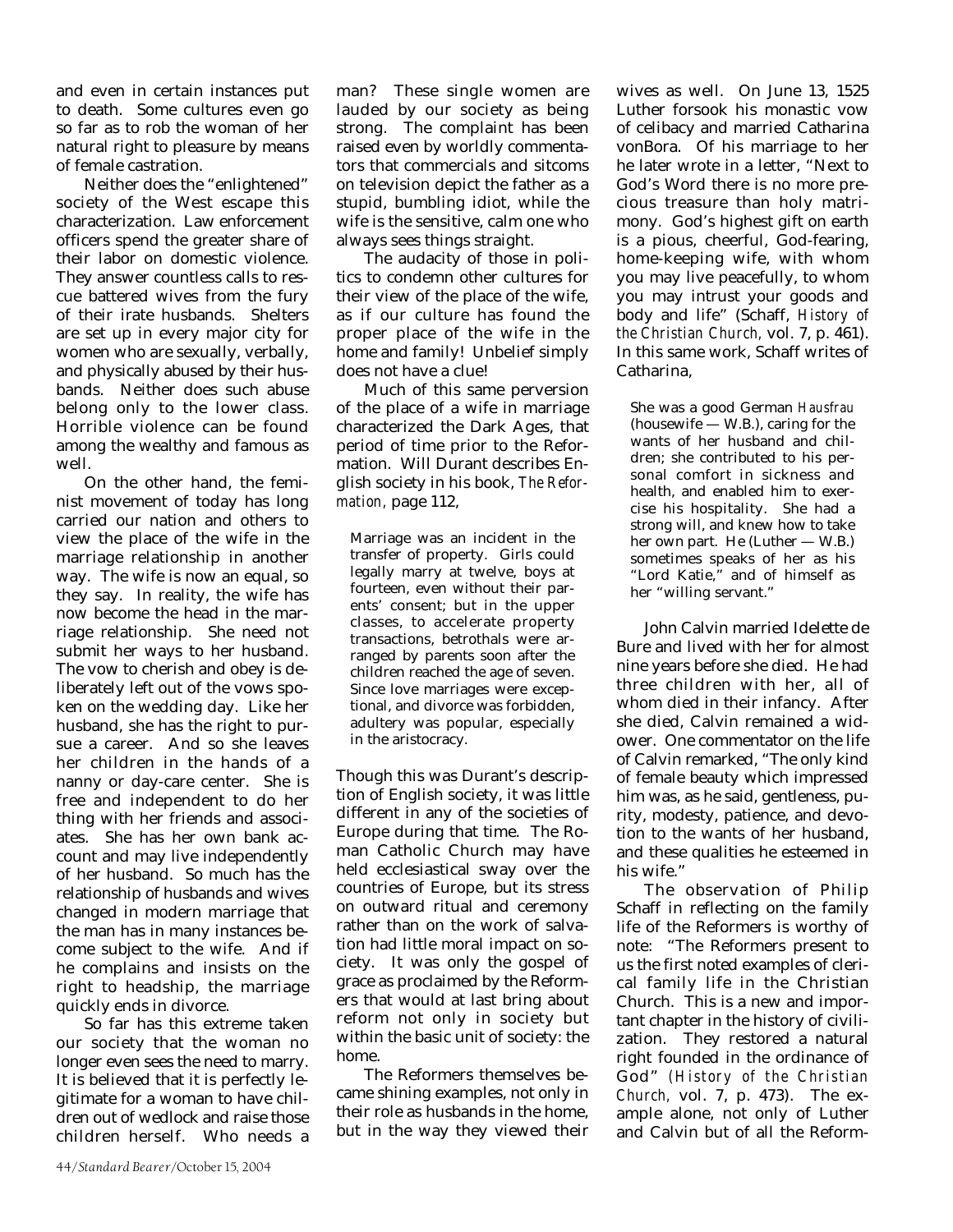ers, was a well-needed incentive for the saints of God who lived under their influence and teaching. That example still shines for us to see today as we live in a world of unbelief that denies the proper place and calling of husbands and wives in marriage.

It was not simply the example left by the Reformers, however, that transformed the idea of the place of the wife in marriage. Luther often preached on the trials and duties of married life. He did this using his own practical experience in marriage and in his usual heartwarming way. In obvious reference to I Corinthians 11:12 he wrote, "All men are conceived, born, and nursed by women. Thence come the darlings, the high prized heirs. This honor ought in fairness to cover up all feminine weakness."

John Calvin, in his writings, emphasized the calling of the wife to submit to her husband. Her role in the marriage was that of subjection. The husband was the head, and she was called humbly and quietly to submit to his will for her and the children. Calvin taught this, of course, because such is the unequivocal instruction of the Scriptures. Certainly, we cannot overlook the plain teaching of Genesis 2, Psalm 128, Ephesians 5, and I Corinthians 11, to list a few chapters of the Bible that speak of the subjection of the woman to her husband and her place in the home and family.

The unbelieving world either misconstrues this instruction of God's Word or loudly and blatantly denies it. On the one hand, it is used as an occasion for abuse of the wife, something that Scripture most definitely does *not* teach. In our society the opposite is true: it is severely criticized. This is demeaning to the woman who is a wife, it is claimed! It robs her of her freedom! Her place in marriage holds her back from using her time and talents for the benefits of others. This view relegates the

place of the woman in society to that of servitude to the man. On the contrary, the woman must be viewed as man's equal and be given the same freedoms that our society offers to men.

Against this criticism stand the Scriptures and the writings of the Reformers themselves. John Calvin, in his commentary on Genesis 2:18, writes,

Now, since God assigns the woman as a help to the man, he not only prescribes to wives the rule of their vocation, to instruct them in their duty, but also pronounces that marriage will really prove to men the best support of life. We may therefore conclude that the order of nature implies that the woman should be the help of the man. The vulgar proverb, indeed, is, that she is a necessary evil; but the voice of God is rather to be heard, which declares that woman is given as a companion and associate to the man, to assist him to live well, I confess, indeed, that in this corrupt state of mankind, the blessing of God, which is here described, is neither perceived nor flourishes; but the cause of the evil must be considered, namely, that the order of nature, which God had appointed, has been inverted by us. For if the integrity of man had remained to this day such as it was from the beginning, that divine institution would be clearly discerned, and the sweetest harmony would reign in marriage; because the husband would look up with reverence to God; the woman in this would be a faithful assistant to him, and both, with one consent, would cultivate a holy, as well as friendly and peaceful intercourse.

Certainly, this is not difficult to understand. Happiness and joy in life and in marriage is found when the creation ordinance of God is maintained. The woman was created out of man in order to be a help to him. She was created for the man. But this does not deny her her dignity and honor in marriage and society. On the contrary, it establishes it! What more glorious place can a person possess? Calvin in his commentaries stresses this glory of the wife in the home and family. He writes in his commentary on I Corinthians 11:11,

The pious … acknowledge that the male sex is but the half of the human race. They ponder the meaning of that statement — *God created man: male and female created he them.* (Gen. 1.27, and v. 2) Thus they, of their own accord, acknowledge themselves to be debtors to the weaker sex. Pious women, in like manner, reflect upon their obligation. Thus the man has no standing without the woman, for that would be a head severed from the body; nor has the woman without the man, for that were a body without a head. Let, therefore, the man perform to the woman the office of the head in respect of ruling her, and let the woman perform to the man the office of the body in respect of assisting him….

Calvin then goes on to expound verse 12 of I Corinthians 11, "…the male sex cannot maintain and preserve itself without the aid of the woman." And again, "This decree of God exhorts us (husband and wife  $-$  W.B.) to cultivate mutual intercourse."

The Reformers taught the honorable place of the wife in marriage. They exemplified what they taught in the way that they dealt with their own wives. In this way the Reformation changed the "moral ideal" and "elevated domestic and social life" (Schaff, vol. 7, p. 477). We agree with the assessment of Schaff in how the Reformers and the Reformation led God's people then to a right understanding of the relationship of husband and wife in marriage. He writes on p. 477 of volume 7,

The medieval ideal of piety is the flight from the evil world: the modern ideal is the transformation of the world. The model saint of the Roman Church is the monk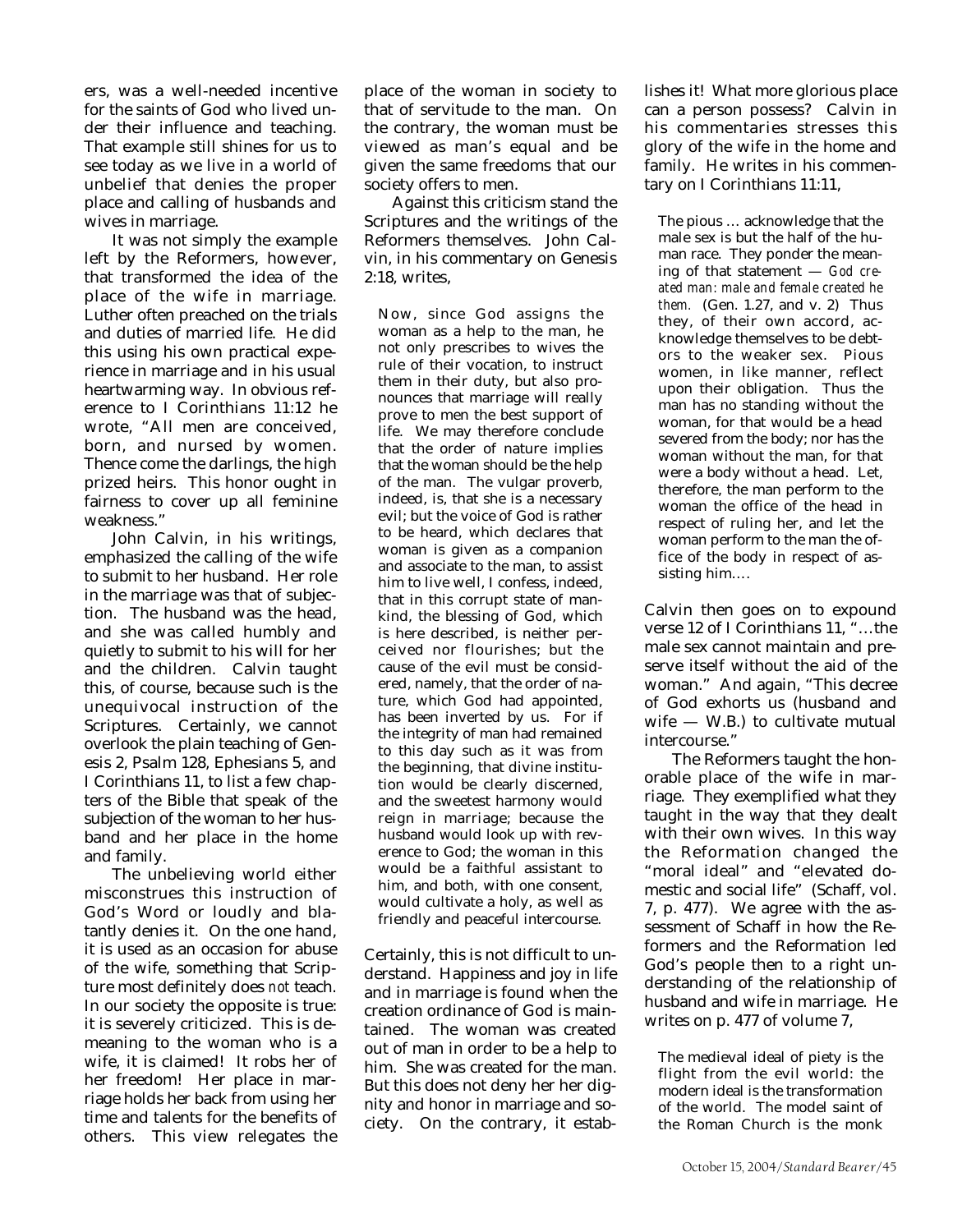separated from the enjoyments and duties of society, and anticipating the angelic life in heaven where men neither marry nor are given in marriage: the model saint of the Evangelical Church is the free Christian and useful citizen, who shows piety in the performance of social and domestic duties, and aims at the sanctification of the ordinances of nature. The former tries to conquer the world by running away from its temptations — though after all he cannot escape the flesh, the world, and the Devil in his own heart: the latter tries to conquer the

world by converting it. The one abstains from the wedding feast: the other attends it, and changes water into wine. The one flees the woman as a tempter: the other takes her to his heart, and reflects in the marriage relation the holy union of Christ and his Church. The one aims to secure chastity by abstinence: the other proves it within the family…. The one looks for happiness in heaven: the other is happy already on earth making others happy. The daily duties and trials of domestic and social life are a better school of moral discipline than monkish celibacy and poverty. Female vir-

tues and graces are necessary to supplement and round out the character of man. Exceptions there are, but they prove the rule.

May the witness of the church today ring loud and clear to when it speaks of the beautiful harmony between a godly husband and wife. May it extol both the honor of a husband and the glory of his wife in their marriage relationship. May the Reformation and its teaching be a constant witness to society today as it was then. God bless our families! ❑

*Martin Luther*

# *On the Doctrine of Man*

#### **The Creation of Man**

Here Moses returns to the work of the sixth day and shows whence man, the owner and cultivator of the earth, came, namely, that God formed him out of the ground, as the potter with his hand forms the vessel out of clay. Here He did not say, as of the other creatures: "Let Us make man," in order to set forth the excellency of the human race and to make manifest the peculiar counsel of God according to which He created man, although afterwards man grew and multiplied as all the other animals multiply.... But Moses shows that in their first creation there was the greatest difference, since the human nautre was created by a peculiar divine counsel and wisdom and formed by the finger of God.

#### ✦✦✦ ✦✦✦ ✦✦✦

#### **Man: Body and Soul**

Ah, good God, what do we poor human beings mean by strutting about while we do not know what our soul or our body is! Holy Scripture impugns the view of Aristotle, who denies an immortal soul and says that soul and body are of the same substance. Christ clearly states: "Fear not them which kill the body but are not able to kill the soul" (Matt. 10:28). The soul is of a substance different from that of the body; and yet there is an intimate union and connection, for the soul loves the body very much. They part from each other reluctantly.

#### ✦✦✦ ✦✦✦ ✦✦✦

#### **Why Man Was Created**

The principal end of man's creation, to which Scripture points, is that, made in the likeness of God, he was to live with God forever. And here on earth he should praise God, thank Him, and obey His Word in patience. This end we do attain to some extent in this life, although in weakness; but in the future life we shall achieve it to perfection. Of these things philosophers know nothing. That is why the world is most foolish at the height of its wisdom, lacking Holy Scripture of theology. For without the Word men know nothing either of their beginning or of their end.

#### ✦✦✦ ✦✦✦ ✦✦✦

#### **Providence**

Hereby John shows not only that Christ is God and was forever and forever, from eternity, before the beginning of the world and all things, but that God not only created the world and all creatures by the Word, His only-begotten Son and divine Wisdom, but also constantly, to the end of the world, governs and sustains them by Him; that, therefore, the Son of God is Cocreator of heaven and earth with the Father. God, however, is not a Master who acts as a carpenter or builder does, who, when he has prepared, finished, and completed a house, ship, or any structure whatever, lets the house stand for its master to live in or turns the ship over to the boatmen and the crew to sail across the sea in it, while he, the builder, leaves and goes wherever he pleases. This is what all other craftsmen do. When they have finished their work or discharged their business, they leave and pay no further attention to their work and product, letting it stand as long as it can. Not so here, but God the Father has begun and finished the creation of all things through His Word and constantly sustains it by this same Word. He stays with the work He has created until He no longer wants it to exist. This is why Christ says (John 5:17): "My Father worketh hitherto, and I work." For just as He has created us without any co-operation and ablity on our part, so we cannot preserve ourselves. Therefore as heaven,

*Quotations from various writings and sources.*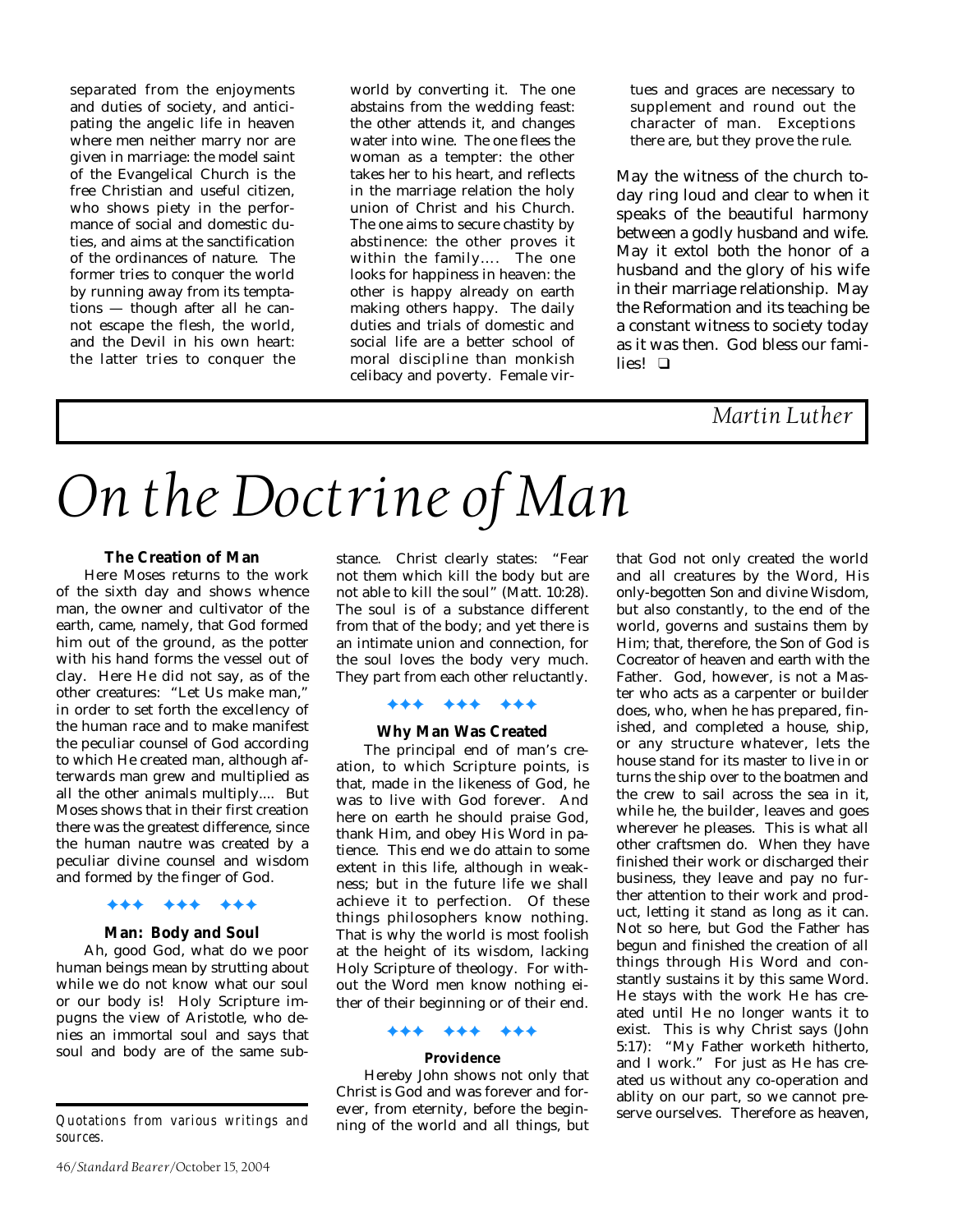earth, sun, moon, stars, men, and everything living were created by the Word in the beginning, so they are also governed and sustained by it in a marvelous manner.

#### ✦✦✦ ✦✦✦ ✦✦✦

#### **On Marriage**

The world says of marriage: A short joy and a long displeasure. But let it say whatever it please. What-

*News From Our Churches Mr. Benjamin Wigger*

#### **Mission Activities**

In early September, the Council<br>of the Hull, Iowa PRC informed of the Hull, Iowa PRC informed our churches that Rev. Wayne Bekkering, missionary with Rev. Rodney Miersma to Ghana, was requesting early emeritation. It had become evident to Rev. Bekkering, his wife, Phyllis, and his coworkers on the field that he no longer was able to carry out the duties of missionary because of the infirmity God had laid upon him. His dementia, caused by slight strokes that he has suffered, had become a serious and notable concern. Seeking the necessary and appropriate medical attention, Hull's Council arranged for the Bekkerings to come home to the United States already on September 14. Let us remember the Bekkerings and the Ghana mission field as the Lord guides them and our churches' work in Africa according to His counsel.

We have made mention of this news item before, but it bears repeating. The Council of Southwest PRC in Grandville, MI, the calling church for our denomination's mission work in Pittsburgh, PA, is soliciting the assistance of an officebearer or an exofficebearer from Classis East to serve as a volunteer assistant on the Pittsburgh mission field for a period of at least three weeks.

Following the British Reformed

ever God has created and wants is bound to be a mockery to it. What kind of pleasure and joy the world finds outside marriage, I think it will best become aware of in its conscience. To be married and to understand married life are two very different matters. He who is married but does not understand married life can never live in it without displeasure, trouble, and

misery. He must complain and slander, as the heathen and unreasoning, blind people do. But he who understands it finds in it delight, love, and joy without ceasing, as Solomon says: "Whoso findeth a wife findeth a good thing" (Prov. 18:22). These are the people who understand, who firmly believe that God has instituted marriage and joined man and woman together. ❑

gram one week later, on September 19, with an additional concert at the South Holland, IL PRC.

#### **Evangelism Activities**

Christianity on Campus, the<br>Bible study hosted in part by Grace PRC in Standale, MI, meets again this year on Thursdays at 9 P.M. in room 104 of the Kirkhof Center of Grand Valley State University. All students are welcome. In early September, in addition to the regular attendance, no fewer than eight people showed up for the first time. These showed a lively interest in the doctrines of grace and in the doctrine of "How God Speaks," which was being discussed. Let us be glad for the privilege of such a witness on a secular campus.

The Evangelism Committee of Bethel PRC in Roselle, IL recently gave the families of their congregation an Evangelism Training Series CD packet. This set of audio sermons and lectures was specifically geared to help and motivate each member of Bethel in their personal witnessing. The Evangelism Committee hoped that this evangelism tool would get some good use, and they intended to add more CDs to the series when it was appropriate.

The PR churches in Iowa and Minnesota continue to sponsor the Dordt College Bible Study. Meetings began on September 1, with Bible discussion taken from Psalm 104. All Dordt students, as well as any other young adults, were invited.

Fellowship Conference this past August, Prof. Herman Hanko, one of this year's speakers, remained in the British Isles to spend a couple of months, with his wife, in South Wales ministering to interested people there. Part of his itinerary included holding Bible studies every week through October 17 in Porthcawl. Prof. Hanko also planned to give lectures on the Welsh revivals and on Hyper-Calvinism. Pray for this witness.

#### **Denomination Activities**

Our Protestant Reformed Seminary in Grandville, MI held its annual Convocation September 14 at Southwest PRC, next door to our seminary building. Prof. Russell Dykstra spoke on the theme, "Pastors After God's Heart." There are six students in our seminary this year; two in their fourth year, two in their third year, one in his second year, and one in his first year. May the Lord continue to bless the seminary faculty and students in its new year of instruction and study.

Men from many of our churches in West Michigan, including our Kalamazoo, MI PRC, continue to make up the membership of the Hope Heralds. This past summer these men were privileged to sing at many area nursing homes. In addition to those concerts, the Hope Heralds presented their annual program for our churches in the Grand Rapids area on September 11 at the Grandville, MI PRC. They followed this pro-

*Mr. Wigger is an elder in the Protestant Reformed Church of Hudsonville, Michigan.*